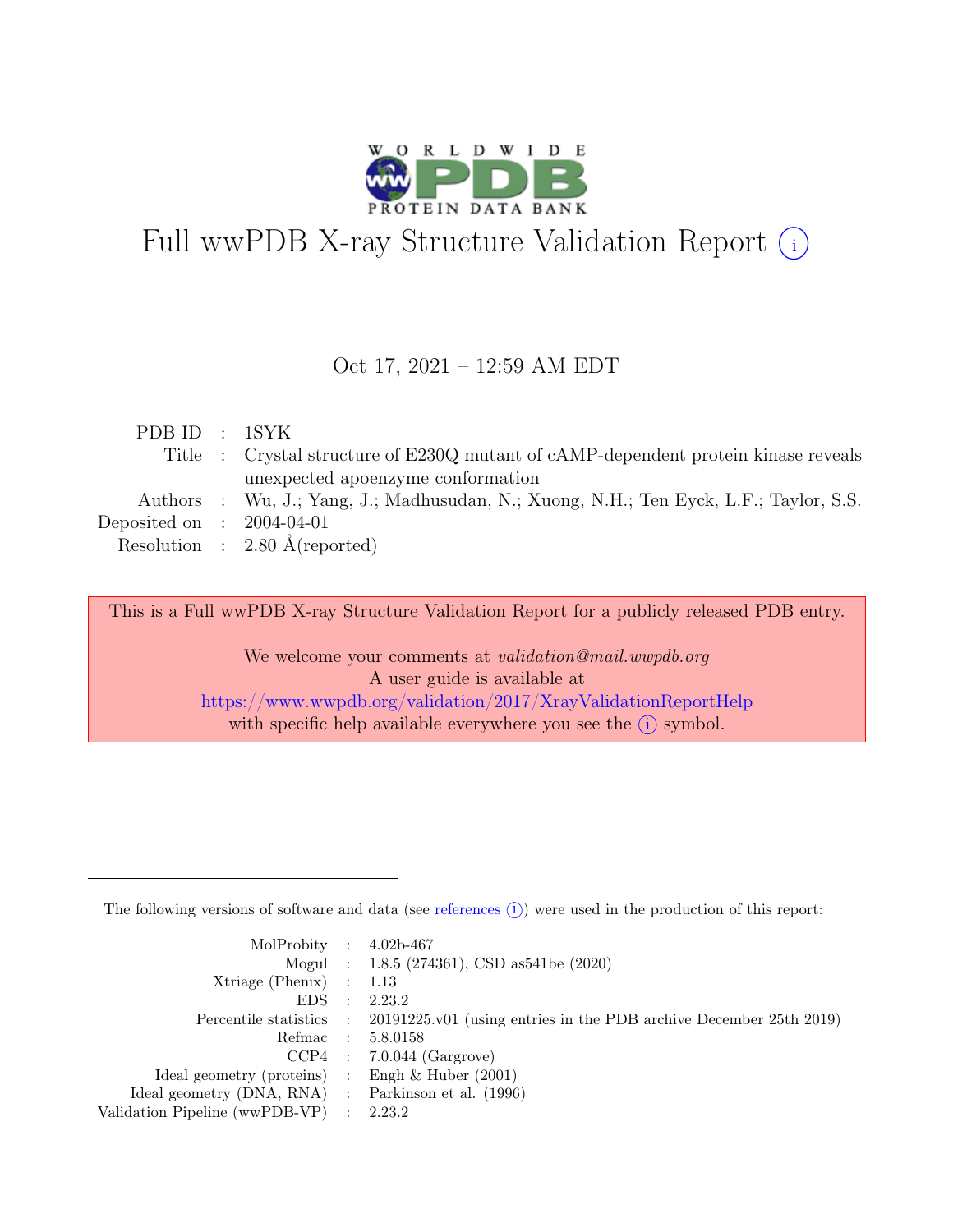# 1 Overall quality at a glance  $(i)$

The following experimental techniques were used to determine the structure: X-RAY DIFFRACTION

The reported resolution of this entry is 2.80 Å.

Percentile scores (ranging between 0-100) for global validation metrics of the entry are shown in the following graphic. The table shows the number of entries on which the scores are based.



| Metric                | Whole archive<br>$(\#\text{Entries})$ | Similar resolution<br>$(\#Entries, resolution range(A))$ |  |  |
|-----------------------|---------------------------------------|----------------------------------------------------------|--|--|
| $R_{free}$            | 130704                                | 3140 (2.80-2.80)                                         |  |  |
| Clashscore            | 141614                                | 3569 (2.80-2.80)                                         |  |  |
| Ramachandran outliers | 138981                                | $3498 (2.80 - 2.80)$                                     |  |  |
| Sidechain outliers    | 138945                                | 3500 (2.80-2.80)                                         |  |  |
| RSRZ outliers         | 127900                                | 3078 (2.80-2.80)                                         |  |  |

The table below summarises the geometric issues observed across the polymeric chains and their fit to the electron density. The red, orange, yellow and green segments of the lower bar indicate the fraction of residues that contain outliers for  $\geq$ =3, 2, 1 and 0 types of geometric quality criteria respectively. A grey segment represents the fraction of residues that are not modelled. The numeric value for each fraction is indicated below the corresponding segment, with a dot representing fractions <=5% The upper red bar (where present) indicates the fraction of residues that have poor fit to the electron density. The numeric value is given above the bar.

| Mol | ${\rm Chain}$ | Length | Quality of chain |     |                            |
|-----|---------------|--------|------------------|-----|----------------------------|
|     |               | 350    | 3%<br>58%        | 37% |                            |
|     |               | 350    | .%<br>57%        | 31% | 7%<br>$\ddot{\phantom{a}}$ |

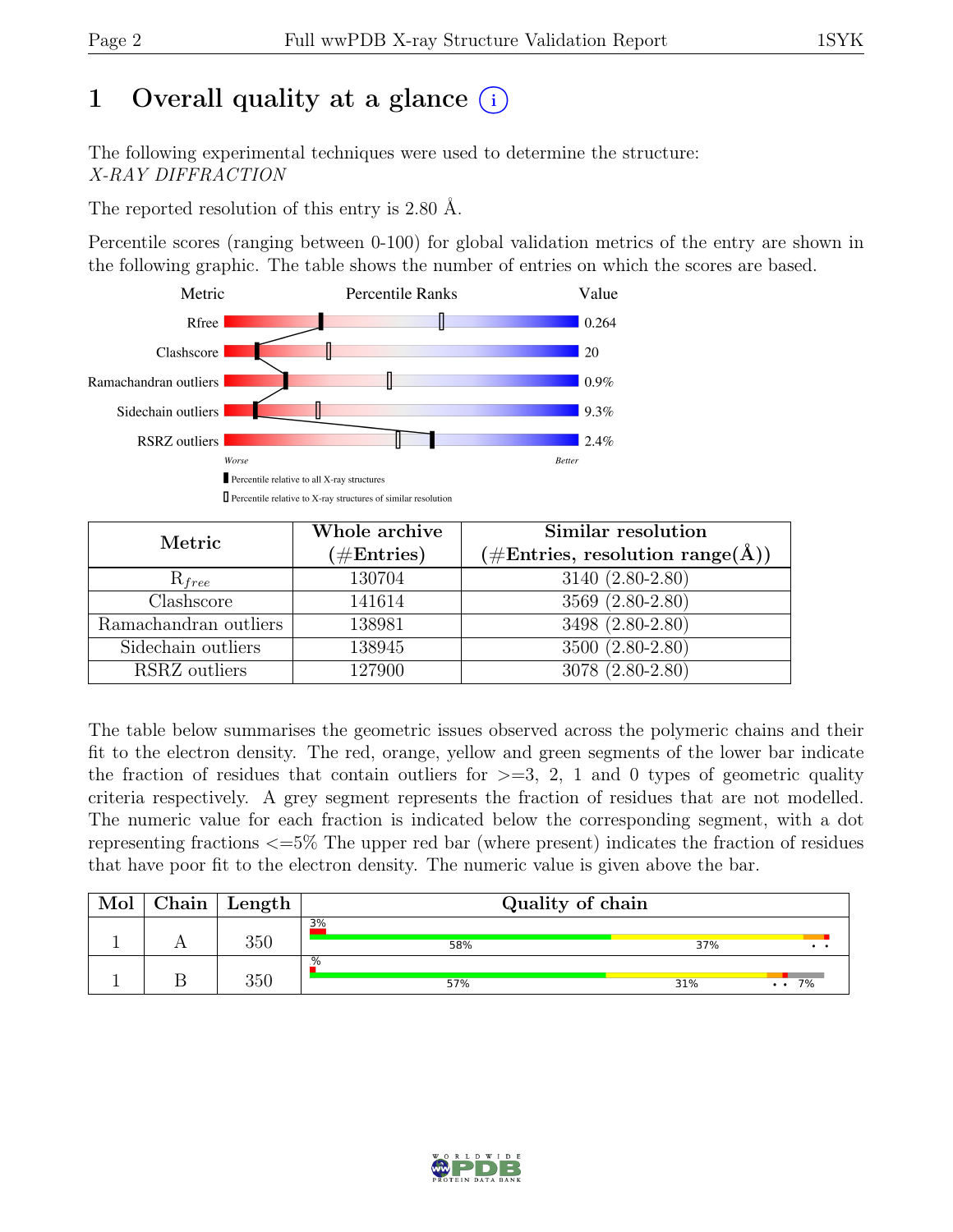# 2 Entry composition  $(i)$

There are 2 unique types of molecules in this entry. The entry contains 5584 atoms, of which 0 are hydrogens and 0 are deuteriums.

In the tables below, the ZeroOcc column contains the number of atoms modelled with zero occupancy, the AltConf column contains the number of residues with at least one atom in alternate conformation and the Trace column contains the number of residues modelled with at most 2 atoms.

• Molecule 1 is a protein called cAMP-dependent protein kinase, alpha-catalytic subunit.

| Mol | Chain   Residues |       | <b>Atoms</b>   |     |           |     | $ZeroOcc \mid AltConf \mid Trace \mid$ |  |  |
|-----|------------------|-------|----------------|-----|-----------|-----|----------------------------------------|--|--|
|     | 350              | Total | $\overline{C}$ | N   | $O$ $P S$ |     |                                        |  |  |
|     |                  | 2803  | 1806 478 509   |     |           | 2 8 |                                        |  |  |
|     | 325              |       | Total C        | N   |           |     |                                        |  |  |
|     |                  | 2668  | 1730           | 449 | 479 2     |     |                                        |  |  |

There are 6 discrepancies between the modelled and reference sequences:

| Chain |     | Residue   Modelled | Actual     | Comment             | Reference         |
|-------|-----|--------------------|------------|---------------------|-------------------|
|       | 197 | <b>TPO</b>         | <b>THR</b> | modified residue    | <b>UNP P05132</b> |
|       | 230 | <b>GLN</b>         | <b>GLU</b> | engineered mutation | <b>UNP P05132</b> |
|       | 338 | <b>SEP</b>         | <b>SER</b> | modified residue    | <b>UNP P05132</b> |
| B     | 197 | <b>TPO</b>         | <b>THR</b> | modified residue    | <b>UNP P05132</b> |
| B     | 230 | <b>GLN</b>         | <b>GLU</b> | engineered mutation | <b>UNP P05132</b> |
| В     | 338 | <b>SEP</b>         | <b>SER</b> | modified residue    | <b>UNP P05132</b> |

• Molecule 2 is water.

|  | Mol   Chain   Residues | Atoms               | ZeroOcc   AltConf |
|--|------------------------|---------------------|-------------------|
|  |                        | Total O<br>64<br>64 |                   |
|  |                        | Total               |                   |

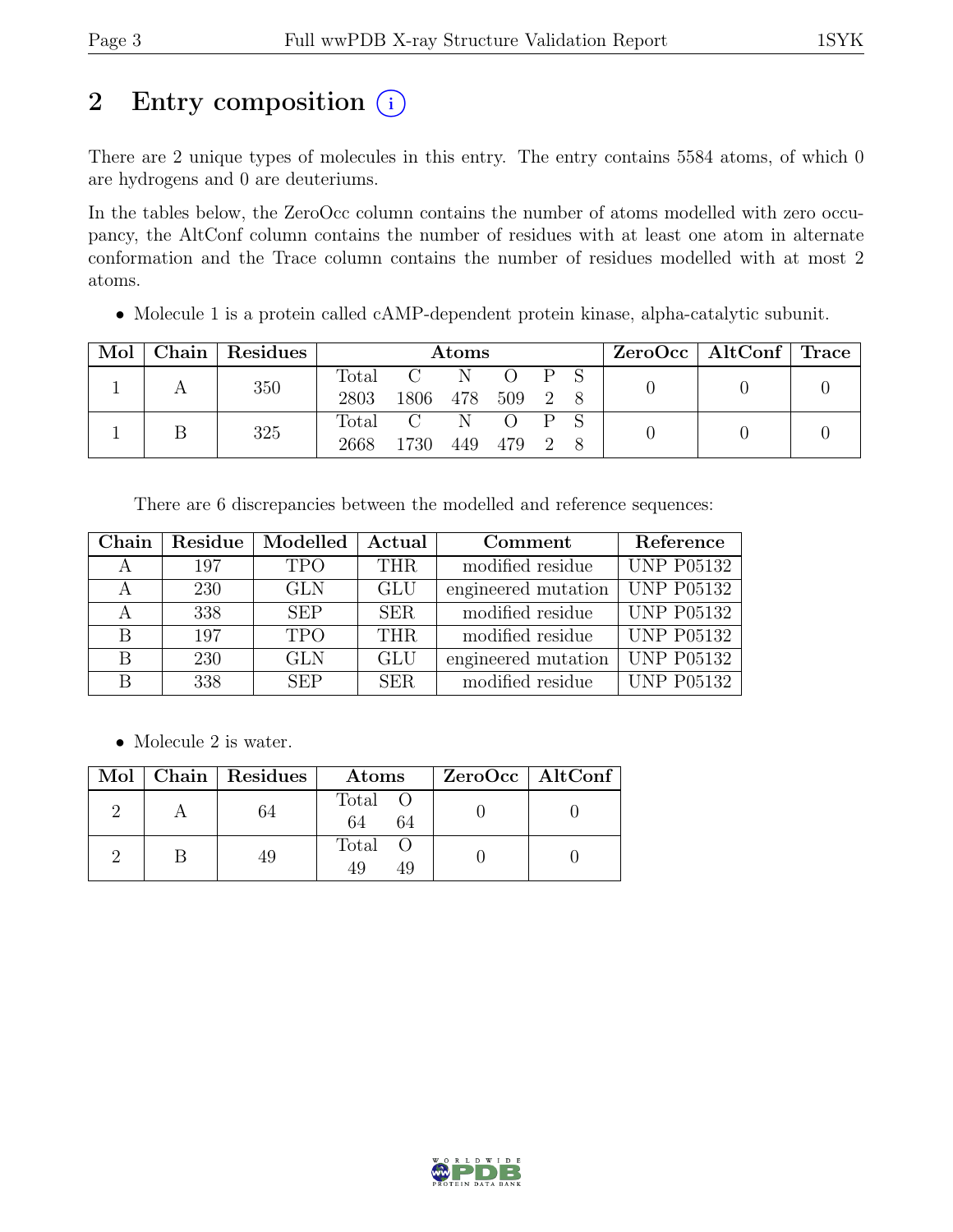## 3 Residue-property plots  $(i)$

These plots are drawn for all protein, RNA, DNA and oligosaccharide chains in the entry. The first graphic for a chain summarises the proportions of the various outlier classes displayed in the second graphic. The second graphic shows the sequence view annotated by issues in geometry and electron density. Residues are color-coded according to the number of geometric quality criteria for which they contain at least one outlier:  $green = 0$ , yellow  $= 1$ , orange  $= 2$  and red  $= 3$  or more. A red dot above a residue indicates a poor fit to the electron density (RSRZ > 2). Stretches of 2 or more consecutive residues without any outlier are shown as a green connector. Residues present in the sample, but not in the model, are shown in grey.





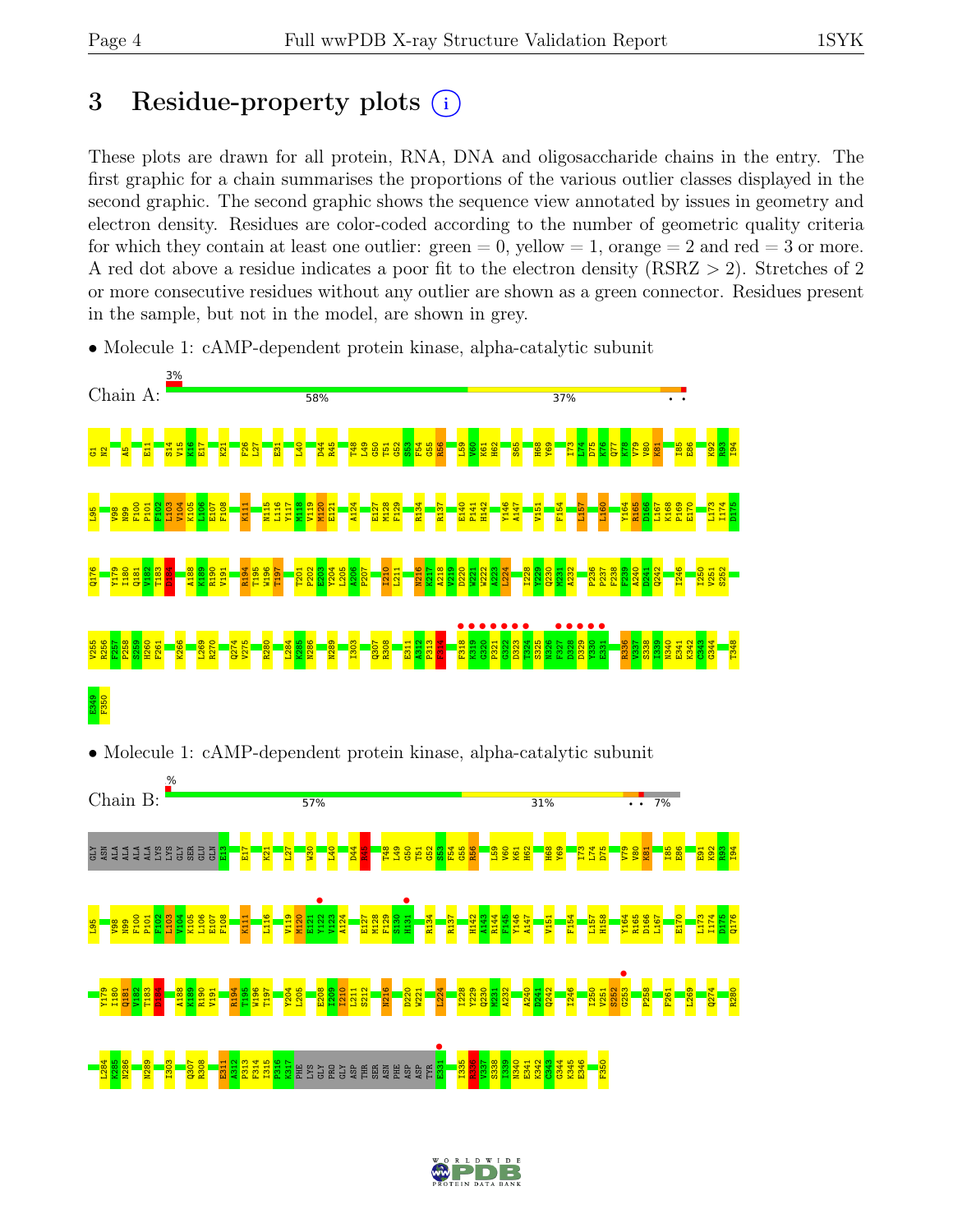# 4 Data and refinement statistics  $(i)$

| Property                                                             | Value                                              | <b>Source</b> |
|----------------------------------------------------------------------|----------------------------------------------------|---------------|
| Space group                                                          | $P_42$                                             | Depositor     |
| $\overline{Cell}$ constants                                          | $120.30\text{\AA}$<br>$120.30\text{\AA}$<br>58.70Å |               |
| a, b, c, $\alpha$ , $\beta$ , $\gamma$                               | $90.00^\circ$<br>$90.00^\circ$<br>$90.00^\circ$    | Depositor     |
| Resolution $(A)$                                                     | 50.00<br>$-2.80$                                   | Depositor     |
|                                                                      | 48.31<br>2.80<br>$\equiv$                          | <b>EDS</b>    |
| % Data completeness                                                  | (Not available) $(50.00-2.80)$                     | Depositor     |
| (in resolution range)                                                | 92.4 (48.31-2.80)                                  | <b>EDS</b>    |
| $\mathrm{R}_{merge}$                                                 | (Not available)                                    | Depositor     |
| $\mathrm{R}_{sym}$                                                   | 0.11                                               | Depositor     |
| $\langle I/\sigma(I) \rangle$ <sup>1</sup>                           | 2.93 (at $2.81\text{\AA}$ )                        | Xtriage       |
| Refinement program                                                   | $CNS$ 1.0                                          | Depositor     |
|                                                                      | 0.202<br>0.249<br>$\overline{\phantom{a}}$         | Depositor     |
| $R, R_{free}$                                                        | 0.222<br>0.264<br>$\ddot{\phantom{a}}$             | DCC           |
| $R_{free}$ test set                                                  | 983 reflections $(4.84\%)$                         | wwPDB-VP      |
| Wilson B-factor $(A^2)$                                              | 30.9                                               | Xtriage       |
| Anisotropy                                                           | 0.553                                              | Xtriage       |
| Bulk solvent $k_{sol}(e/\mathring{A}^3)$ , $B_{sol}(\mathring{A}^2)$ | 0.32, 41.0                                         | <b>EDS</b>    |
| L-test for twinning <sup>2</sup>                                     | $< L >$ = 0.48, $< L2$ > = 0.31                    | Xtriage       |
| Estimated twinning fraction                                          | $0.039$ for h,-k,-l                                | Xtriage       |
| $F_o, F_c$ correlation                                               | 0.89                                               | <b>EDS</b>    |
| Total number of atoms                                                | 5584                                               | wwPDB-VP      |
| Average B, all atoms $(A^2)$                                         | 28.0                                               | wwPDB-VP      |

Xtriage's analysis on translational NCS is as follows: The largest off-origin peak in the Patterson function is 4.07% of the height of the origin peak. No significant pseudotranslation is detected.

<sup>&</sup>lt;sup>2</sup>Theoretical values of  $\langle |L| \rangle$ ,  $\langle L^2 \rangle$  for acentric reflections are 0.5, 0.333 respectively for untwinned datasets, and 0.375, 0.2 for perfectly twinned datasets.



<span id="page-4-1"></span><span id="page-4-0"></span><sup>1</sup> Intensities estimated from amplitudes.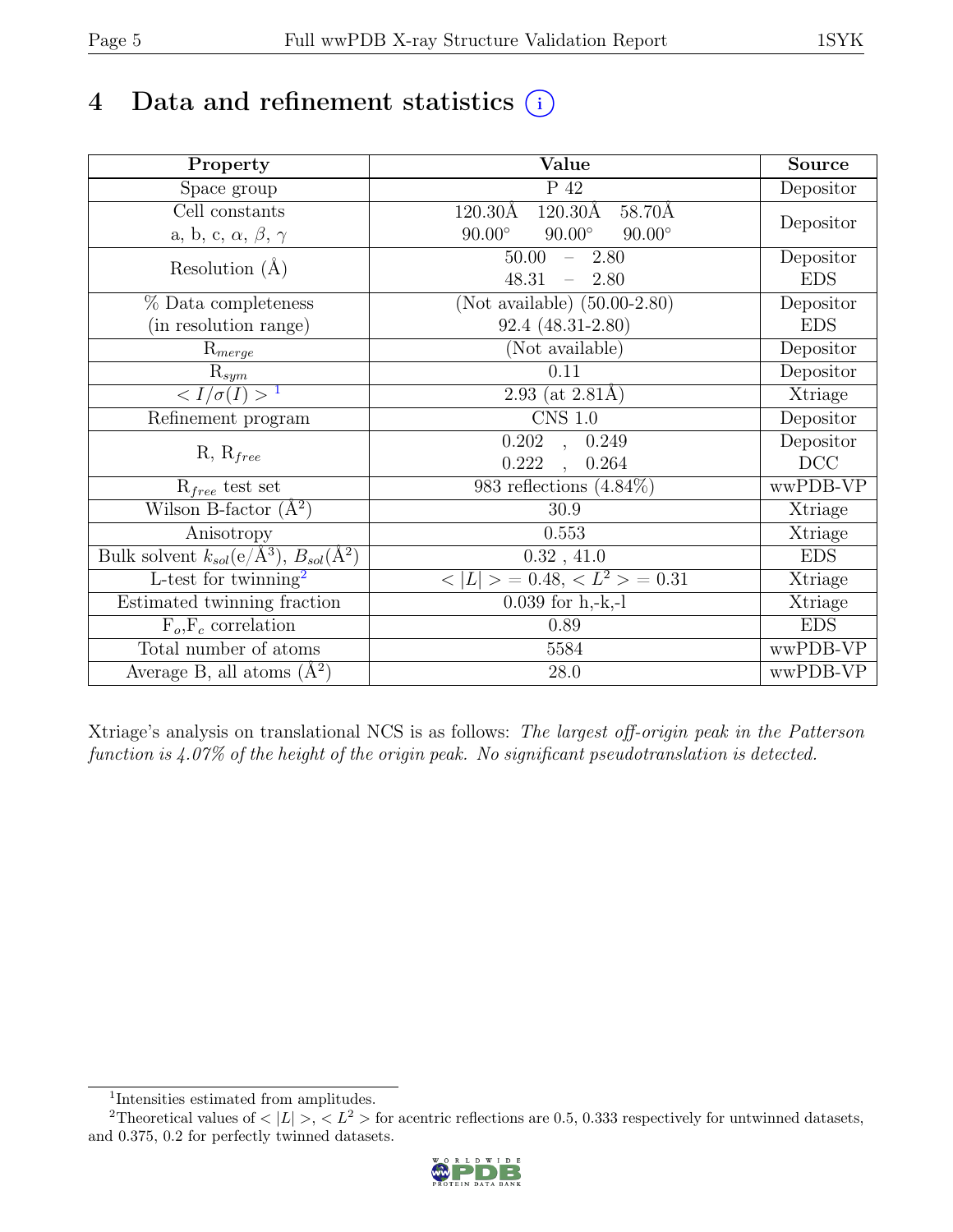# 5 Model quality  $(i)$

## 5.1 Standard geometry  $(i)$

Bond lengths and bond angles in the following residue types are not validated in this section: TPO, SEP

The Z score for a bond length (or angle) is the number of standard deviations the observed value is removed from the expected value. A bond length (or angle) with  $|Z| > 5$  is considered an outlier worth inspection. RMSZ is the root-mean-square of all Z scores of the bond lengths (or angles).

| Mol | Chain |      | Bond lengths | Bond angles |                    |  |
|-----|-------|------|--------------|-------------|--------------------|--|
|     |       | RMSZ | # $ Z  > 5$  | RMSZ        | $\# Z  > 5$        |  |
|     |       | 0.41 | 0/2847       | 0.66        | $6/3832$ $(0.2\%)$ |  |
|     | B     | 0.42 | 0/2711       | 0.68        | $3/3651$ $(0.1\%)$ |  |
| All | All   | 0.42 | 0/5558       | 0.67        | $9/7483(0.1\%)$    |  |

There are no bond length outliers.

| $\mathop{\mathrm{Aut}}$ (3) bond angle outhers are insted below. |       |     |            |                       |         |                |                      |
|------------------------------------------------------------------|-------|-----|------------|-----------------------|---------|----------------|----------------------|
| Mol                                                              | Chain | Res | Type       | Atoms                 | Z       | Observed $(°)$ | Ideal <sup>(o)</sup> |
| 1                                                                | В     | 45  | $\rm{ARG}$ | NE-CZ-NH <sub>2</sub> | $-7.01$ | 116.80         | 120.30               |
| 1                                                                | В     | 45  | $\rm{ARG}$ | NE-CZ-NH1             | 6.50    | 123.55         | 120.30               |
| $\mathbf{1}$                                                     | А     | 45  | $\rm{ARG}$ | NE-CZ-NH1             | $-6.36$ | 117.12         | 120.30               |
| 1                                                                | A     | 45  | ARG        | NE-CZ-NH <sub>2</sub> | 6.18    | 123.39         | 120.30               |
| $\mathbf{1}$                                                     | А     | 56  | $\rm{ARG}$ | NE-CZ-NH1             | $-5.84$ | 117.38         | 120.30               |
| $\mathbf{1}$                                                     | А     | 336 | $\rm{ARG}$ | NE-CZ-NH <sub>2</sub> | $-5.76$ | 117.42         | 120.30               |
| 1                                                                | А     | 336 | $\rm{ARG}$ | NE-CZ-NH1             | 5.75    | 123.18         | 120.30               |
| 1                                                                | В     | 336 | $\rm{ARG}$ | $NE- CZ- NH2$         | 5.51    | 123.06         | 120.30               |
|                                                                  | А     | 56  | $\rm{ARG}$ | NE-CZ-NH2             | 5.02    | 122.81         | 120.30               |

All (9) bond angle outliers are listed below:

There are no chirality outliers.

There are no planarity outliers.

## 5.2 Too-close contacts  $(i)$

In the following table, the Non-H and H(model) columns list the number of non-hydrogen atoms and hydrogen atoms in the chain respectively. The H(added) column lists the number of hydrogen atoms added and optimized by MolProbity. The Clashes column lists the number of clashes within the asymmetric unit, whereas Symm-Clashes lists symmetry-related clashes.

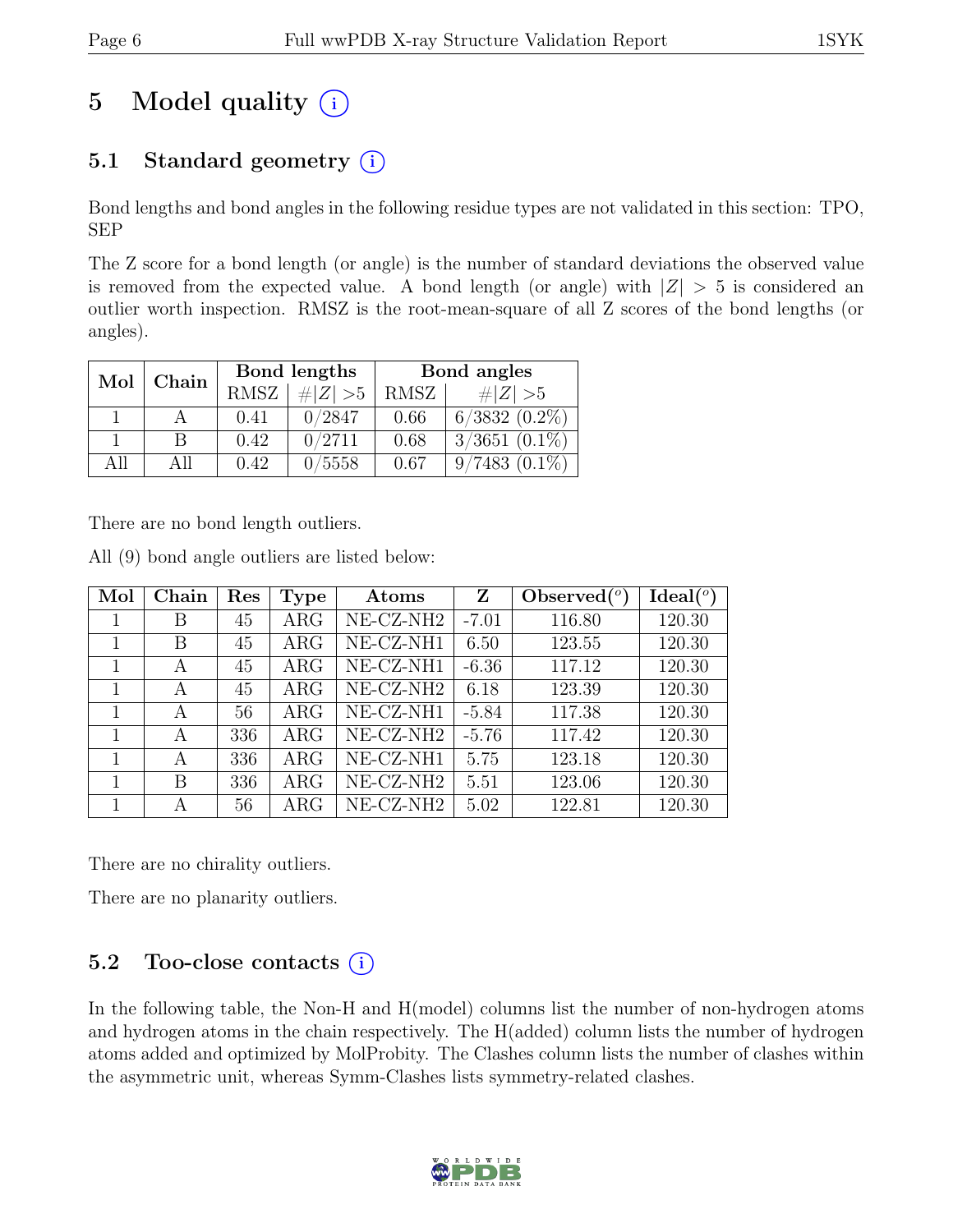| Mol |      |      |     | Chain   Non-H   H(model)   H(added)   Clashes   Symm-Clashes |
|-----|------|------|-----|--------------------------------------------------------------|
|     | 2803 | 2755 | 121 |                                                              |
|     | 2668 | 2653 |     |                                                              |
|     | 64   |      |     |                                                              |
|     | 49   |      |     |                                                              |
|     | 5584 | 5408 | 216 |                                                              |

The all-atom clashscore is defined as the number of clashes found per 1000 atoms (including hydrogen atoms). The all-atom clashscore for this structure is 20.

All (216) close contacts within the same asymmetric unit are listed below, sorted by their clash magnitude.

| Atom-1              | Atom-2                       | Interatomic       | Clash           |
|---------------------|------------------------------|-------------------|-----------------|
|                     |                              | distance $(A)$    | overlap $(\AA)$ |
| 1:A:127:GLU:HG2     | 1:A:129:PHE:H                | 1.44              | 0.83            |
| 1: B:51:THR:HG22    | 1:B:56:ARG:HB2               | 1.62              | 0.82            |
| 1:B:127:GLU:HG2     | 1:B:129:PHE:H                | 1.47              | 0.79            |
| 1:A:313:PRO:O       | 1:A:314:PHE:HB3              | 1.82              | 0.78            |
| 1:B:52:GLY:HA3      | 1:B:54:PHE:CE1               | 2.19              | 0.78            |
| 1:A:77:GLN:HG3      | 2:A:850:HOH:O                | 1.85              | 0.76            |
| 1: B: 75: ASP:O     | 1:B:79:VAL:HG23              | 1.85              | 0.76            |
| 1:A:52:GLY:HA3      | 1:A:54:PHE:CE1               | 2.20              | 0.76            |
| 1:A:51:THR:HG22     | 1:A:56:ARG:HB2               | 1.69              | 0.75            |
| 1:B:194:ARG:HD3     | 1:B:194:ARG:H                | 1.51              | 0.74            |
| 1:A:194:ARG:H       | 1:A:194:ARG:HD3              | 1.54              | 0.72            |
| 1: A: 196: TRP: CD2 | 1:B:345:LYS:HD3              | 2.24              | 0.72            |
| 1: B:61: LYS: HE2   | 1: B:68: HIS: CE1            | $\overline{2.24}$ | 0.72            |
| 1:A:127:GLU:CD      | 1:A:129:PHE:HB3              | 2.10              | 0.71            |
| 1:A:127:GLU:OE1     | 1:A:129:PHE:HB3              | 1.91              | 0.70            |
| 1: B: 142: HIS: CD2 | 1:B:313:PRO:HB3              | $\overline{2.26}$ | 0.70            |
| 1:A:75:ASP:O        | 1:A:79:VAL:HG23              | 1.91              | 0.69            |
| 1:B:17:GLU:HG2      | 1:B:21:LYS:HE3               | 1.73              | 0.69            |
| 1:B:183:THR:O       | 1:B:184:ASP:HB2              | 1.93              | 0.69            |
| 1: A:280: ARG:O     | 1:A:284:LEU:HD13             | 1.94              | 0.68            |
| 1:B:127:GLU:OE1     | 1:B:129:PHE:HB3              | 1.94              | 0.68            |
| 1:A:80:VAL:HG22     | 1:A:85:ILE:HD11              | 1.76              | 0.67            |
| 1:A:311:GLU:O       | $1:A:\overline{311:GLU:HG3}$ | 1.93              | 0.67            |
| 1:B:127:GLU:CD      | 1:B:129:PHE:HB3              | 2.15              | 0.67            |
| 1:A:173:LEU:HD23    | 1:A:183:THR:HG21             | 1.76              | 0.67            |
| 1:A:183:THR:O       | 1:A:184:ASP:HB2              | 1.96              | 0.66            |
| 1:B:127:GLU:HG2     | 1:B:128:MET:N                | 2.11              | 0.65            |
| 1:B:216:ASN:HD22    | 1:B:216:ASN:H                | 1.40              | 0.65            |
| 1:A:127:GLU:HG2     | 1:A:128:MET:N                | 2.10              | 0.65            |
| 1:B:341:GLU:OE2     | 1:B:344:GLY:HA3              | 1.97              | 0.65            |

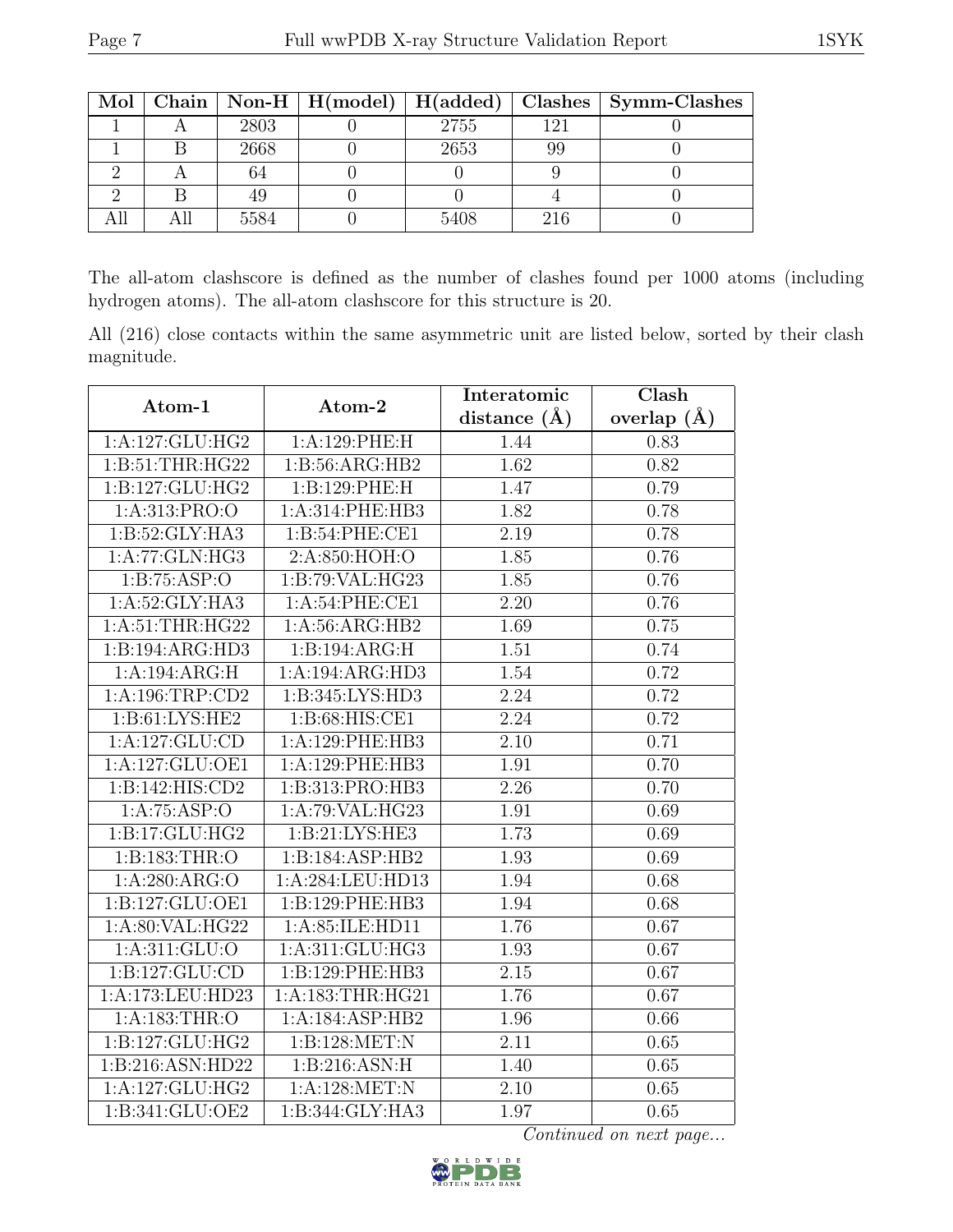|                    | Continued from previous page  |                | $\overline{\text{Clash}}$ |  |
|--------------------|-------------------------------|----------------|---------------------------|--|
| Atom-1             | Atom-2                        | distance $(A)$ | overlap $(\AA)$           |  |
| 1:B:280:ARG:O      | 1:B:284:LEU:HD13              | 1.96           | 0.65                      |  |
| 1:A:216:ASN:HD22   | 1: A:216: ASN:H               | 1.42           | 0.64                      |  |
| 1: A:61: LYS: HE2  | 1: A:68: HIS: CE1             | 2.32           | 0.64                      |  |
| 1:A:17:GLU:HG2     | 1:A:21:LYS:HE3                | 1.81           | 0.63                      |  |
| 1: A:69: TYR:CE2   | 1: A: 107: GLU: HG2           | 2.33           | 0.63                      |  |
| 1:A:216:ASN:ND2    | 2:A:832:HOH:O                 | 2.32           | 0.62                      |  |
| 1:B:173:LEU:HD23   | 1:B:183:THR:HG21              | 1.81           | 0.62                      |  |
| 1:A:49:LEU:HD11    | 1: A:59:LEU:HB2               | 1.82           | 0.62                      |  |
| 1:A:303:ILE:HD12   | 1:A:303:ILE:H                 | 1.64           | 0.62                      |  |
| 1: B:69: TYR:CE2   | 1:B:107:GLU:HG2               | 2.34           | 0.61                      |  |
| 1:B:303:ILE:O      | 1:B:307:GLN:HG3               | 2.00           | 0.61                      |  |
| 1:A:100:PHE:CD1    | 1:A:101:PRO:HD2               | 2.36           | 0.61                      |  |
| 1:A:236:PRO:HB2    | 2:A:856:HOH:O                 | 2.01           | 0.61                      |  |
| 1:B:49:LEU:HD11    | 1:B:59:LEU:HB2                | 1.82           | 0.61                      |  |
| 1:B:303:ILE:HD12   | 1:B:303:ILE:H                 | 1.66           | 0.60                      |  |
| 1:B:147:ALA:O      | 1:B:151:VAL:HG23              | 2.02           | 0.60                      |  |
| 1:A:1:GLY:H2       | 1: A:5: ALA:H                 | 1.49           | 0.60                      |  |
| 1:A:303:ILE:O      | 1:A:307:GLN:HG3               | 2.01           | 0.59                      |  |
| 1:B:194:ARG:HG3    | 1:B:194:ARG:HH11              | 1.66           | 0.59                      |  |
| 1:A:303:ILE:HD12   | 1: A:303: ILE:N               | 2.16           | 0.59                      |  |
| 1:A:341:GLU:OE2    | 1:A:344:GLY:HA3               | 2.03           | 0.58                      |  |
| 1:A:14:SER:O       | 1:A:17:GLU:HB3                | 2.03           | 0.58                      |  |
| 1:B:194:ARG:HD3    | 1:B:194:ARG:N                 | 2.17           | 0.58                      |  |
| 1:B:303:ILE:HD12   | 1:B:303:ILE:N                 | 2.17           | 0.58                      |  |
| 1:B:80:VAL:HG22    | 1:B:85:ILE:HD11               | 1.85           | 0.58                      |  |
| 1: A:100: PHE:CG   | 1:A:101:PRO:HD2               | 2.39           | 0.58                      |  |
| 1:B:98:VAL:HG13    | 1:B:103:LEU:HD23              | 1.86           | 0.58                      |  |
| 1:A:48:THR:HG22    | $1: A:50: GLY: \overline{H}$  | 1.69           | 0.57                      |  |
| 1:A:146:TYR:HB3    | $1:A:180:I\overline{LE:HDI1}$ | 1.85           | 0.57                      |  |
| 1:B:100:PHE:CD1    | 1:B:101:PRO:HD2               | 2.40           | 0.57                      |  |
| 1: B: 100: PHE: CG | 1:B:101:PRO:HD2               | 2.40           | 0.57                      |  |
| 1:A:194:ARG:HG3    | 1:A:194:ARG:HH11              | 1.70           | 0.57                      |  |
| 1:B:137:ARG:HD2    | 1:B:232:ALA:O                 | 2.06           | 0.56                      |  |
| 1:B:144:ARG:HD2    | 2:B:912:HOH:O                 | 2.05           | 0.56                      |  |
| 1:A:197:TPO:HG22   | 2:A:831:HOH:O                 | 2.05           | 0.56                      |  |
| 1:A:284:LEU:HB2    | 2:A:836:HOH:O                 | 2.04           | 0.56                      |  |
| 1: B:86: GLU: H    | 1: B:86: GLU:CD               | 2.10           | 0.56                      |  |
| 1:A:142:HIS:CD2    | 1:A:313:PRO:HB3               | 2.41           | 0.55                      |  |
| 1:A:92:LYS:HG3     | 1:A:350:PHE:CE2               | 2.42           | 0.55                      |  |
| 1:A:194:ARG:HD3    | 1:A:194:ARG:N                 | 2.20           | 0.55                      |  |
| 1:B:124:ALA:HB3    | 1:B:176:GLN:HG2               | 1.87           | 0.55                      |  |

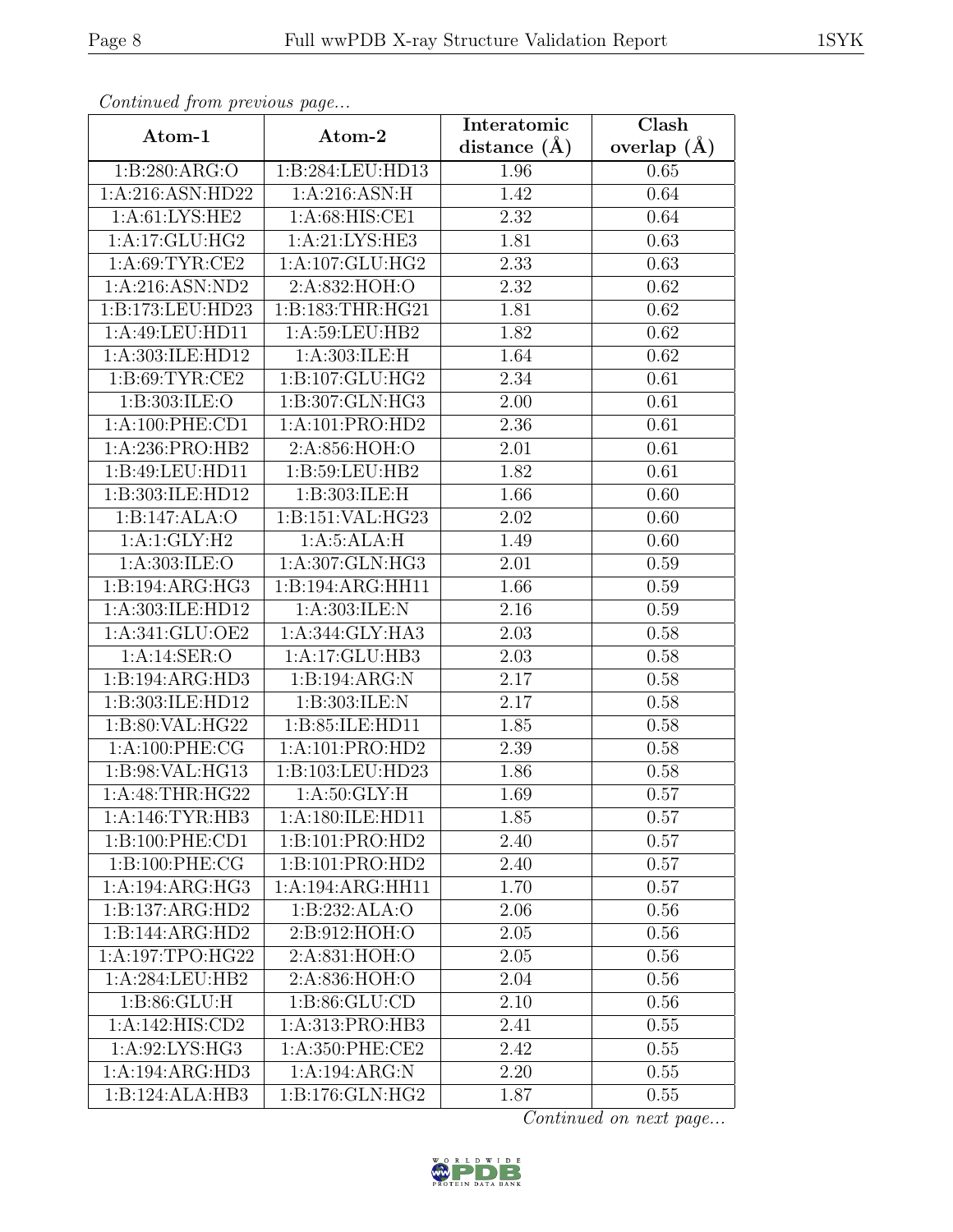| Continuea from previous page |                                | Interatomic      | Clash         |
|------------------------------|--------------------------------|------------------|---------------|
| Atom-1                       | Atom-2                         | distance $(\AA)$ | overlap $(A)$ |
| 1: A:81: LYS: HZ2            | 1: A:81: LYS:HB2               | 1.71             | 0.55          |
| 1:B:146:TYR:HB3              | 1:B:180:ILE:HD11               | 1.87             | 0.55          |
| 1:B:311:GLU:HA               | 1:B:311:GLU:OE1                | 2.06             | 0.54          |
| 1: A:81: LYS:NZ              | 1: A:81: LYS: HA               | 2.21             | 0.54          |
| 1:A:137:ARG:HD2              | 1:A:232:ALA:O                  | 2.07             | 0.54          |
| 1:B:61:LYS:HE2               | 1:B:68:HIS:NE2                 | 2.21             | 0.54          |
| 1:A:147:ALA:O                | 1:A:151:VAL:HG23               | 2.08             | 0.54          |
| 1:B:95:LEU:HD13              | 1:B:120:MET:HE1                | 1.89             | 0.54          |
| 1:A:183:THR:O                | 1: A: 183: THR: HG23           | 2.08             | 0.54          |
| 1: A:94: ILE: CD1            | 1:A:188:ALA:HB3                | 2.38             | 0.53          |
| 1: B:92: LYS:C               | 1:B:92:LYS:HD3                 | 2.29             | 0.53          |
| 1:A:98:VAL:HG13              | 1:A:103:LEU:HD23               | 1.90             | 0.53          |
| 1: A:86: GLU:CD              | 1: A:86: GLU: H                | 2.10             | 0.53          |
| 1:B:108:PHE:HB2              | 1:B:119:VAL:HB                 | 1.90             | 0.53          |
| 1:B:183:THR:O                | 1:B:183:THR:HG23               | 2.08             | 0.53          |
| 1:A:81:LYS:HA                | 1:A:81:LYS:HZ1                 | 1.73             | 0.53          |
| 1:A:69:TYR:HB3               | 1:A:120:MET:O                  | 2.09             | 0.53          |
| 1:A:92:LYS:HD3               | 1: A:92: LYS:C                 | 2.29             | 0.52          |
| 1: A:179: TYR: CZ            | 1:A:308:ARG:HA                 | 2.45             | 0.52          |
| 1:A:323:ASP:C                | 1:A:325:SER:H                  | 2.13             | 0.52          |
| 1: B: 179: TYR: CZ           | 1:B:308:ARG:HA                 | 2.45             | 0.52          |
| 1:B:314:PHE:CD1              | 1:B:315:ILE:N                  | 2.78             | 0.51          |
| 1:A:51:THR:HG22              | 1: A:56: ARG:CB                | 2.39             | 0.51          |
| 1:A:124:ALA:HB3              | 1:A:176:GLN:HG2                | 1.92             | 0.51          |
| 1:B:92:LYS:HG3               | 1:B:350:PHE:CE2                | 2.45             | 0.51          |
| 1:A:31:GLU:HG2               | 1:B:30:TRP:CD1                 | 2.45             | 0.51          |
| 1:A:170:GLU:OE1              | 1:A:170:GLU:N                  | 2.36             | 0.51          |
| 1:B:48:THR:HG22              | $1: B:50: \overline{GLY:H}$    | 1.75             | 0.51          |
| 1: A:81: LYS:NZ              | 1: A:81: LYS:CA                | 2.73             | 0.51          |
| 1:A:201:THR:HG23             | 1:A:202:PRO:HD2                | 1.94             | 0.50          |
| 1:A:31:GLU:HG3               | 2:A:806:HOH:O                  | 2.11             | 0.50          |
| 1: A:204:TYR:OH              | $1: A:230: \overline{GLN:NE2}$ | 2.45             | 0.49          |
| 1: A:303: ILE:H              | 1:A:303:ILE:CD1                | 2.25             | 0.49          |
| 1:B:210:ILE:HD11             | 1:B:251:VAL:HG21               | $1.95\,$         | 0.49          |
| 1:B:340:ASN:HB2              | 1: B:342: LYS: NZ              | 2.27             | 0.49          |
| 1: B:94: ILE: CD1            | 1:B:188:ALA:HB3                | 2.43             | 0.49          |
| 1:B:194:ARG:HG3              | 1:B:194:ARG:NH1                | 2.27             | 0.49          |
| 1:A:111:LYS:HB3              | 1:A:116:LEU:HA                 | 1.94             | 0.49          |
| 1:A:224:LEU:HD22             | 1:A:228:ILE:HG13               | 1.94             | 0.49          |
| 1: B:286: ASN:O              | 1:B:289:ASN:HB2                | 2.13             | 0.48          |
| 1:B:98:VAL:CG1               | 1:B:103:LEU:HD23               | 2.43             | 0.48          |

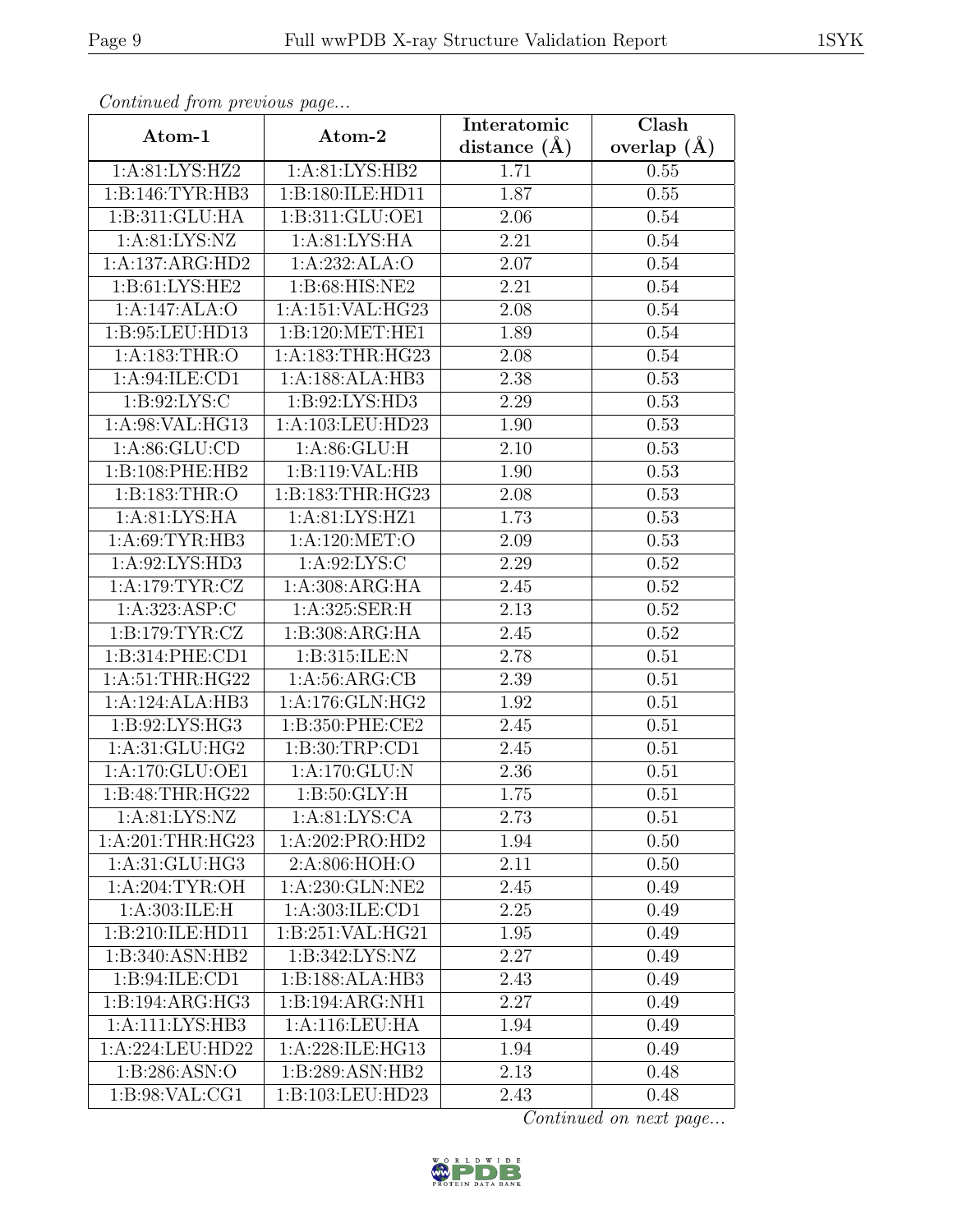| Continua from previous page |                               | Interatomic       | $\overline{\text{Clash}}$ |
|-----------------------------|-------------------------------|-------------------|---------------------------|
| Atom-1                      | Atom-2                        | distance $(\AA)$  | overlap $(A)$             |
| 1:B:180:ILE:HG22            | 1:B:181:GLN:N                 | 2.28              | 0.48                      |
| 1: A:266: LYS:O             | 1:A:270:ARG:HG3               | 2.14              | 0.48                      |
| 1: A:98: VAL: HG13          | 1: A:99: ASN: N               | $2.28\,$          | 0.47                      |
| 1: A:195:THR:OG1            | 1:A:197:TPO:O3P               | 2.32              | 0.47                      |
| 1:A:258:PRO:HD2             | 1: A:261:PHE:CE2              | 2.49              | 0.47                      |
| 1: B:204: TYR:OH            | 1:B:230:GLN:NE2               | 2.46              | 0.47                      |
| 1:A:240:ALA:HB3             | $1:A:246:I\overline{LE:HG13}$ | 1.96              | 0.47                      |
| 1:B:111:LYS:HB3             | 1:B:116:LEU:HA                | 1.95              | 0.47                      |
| 1:A:224:LEU:HD22            | 1:A:224:LEU:O                 | 2.15              | 0.47                      |
| 1:A:180:ILE:HG22            | 1:A:181:GLN:N                 | 2.29              | 0.47                      |
| 1:A:210:ILE:HD11            | 1:A:251:VAL:HG21              | 1.96              | 0.47                      |
| 1: A:81: LYS: HA            | 1: A:81: LYS:CE               | 2.44              | 0.47                      |
| 1:A:121:GLU:HG3             | 2:A:860:HOH:O                 | 2.15              | 0.47                      |
| 1:A:165:ARG:H               | 1:A:165:ARG:HD3               | 1.80              | 0.47                      |
| 1:B:54:PHE:H                | 1:B:54:PHE:HD1                | 1.59              | 0.47                      |
| 1:A:11:GLU:O                | 1:A:15:VAL:HG23               | 2.15              | 0.47                      |
| 1:A:336:ARG:HD3             | 1:A:336:ARG:C                 | 2.35              | 0.47                      |
| 1:B:95:LEU:HD13             | 1: B: 120: MET: CE            | 2.45              | 0.47                      |
| 1:B:258:PRO:HD2             | 1:B:261:PHE:CE2               | 2.50              | 0.47                      |
| 1: A:108: PHE:HB2           | 1:A:119:VAL:HB                | 1.97              | 0.46                      |
| 1:A:98:VAL:CG1              | 1:A:103:LEU:HD23              | 2.44              | 0.46                      |
| 1: A:314: PHE:CD1           | 1:A:314:PHE:C                 | 2.89              | 0.46                      |
| 1:B:134:ARG:HG3             | 1:B:134:ARG:HH11              | 1.80              | 0.46                      |
| 1: A: 61: LYS: HE2          | 1:A:68:HIS:NE2                | $\overline{2}.31$ | 0.46                      |
| 1:A:196:TRP:CG              | 1:B:345:LYS:HD3               | 2.50              | 0.46                      |
| 1:B:164:TYR:O               | 1:B:220:ASP:OD1               | 2.34              | 0.46                      |
| 1: B:51:THR:HA              | 1: B:56: ARG:HA               | 1.97              | 0.46                      |
| 1: B:69: TYR: HB3           | 1: B: 120: MET:O              | 2.15              | 0.46                      |
| 1:B:85:ILE:HD13             | 1:B:346:GLU:HB3               | 1.98              | 0.46                      |
| 1:A:207:PRO:HG2             | 1:A:275:VAL:HA                | 1.98              | 0.45                      |
| 1:A:104:VAL:HG21            | 1: A: 183: THR: HB            | 1.97              | 0.45                      |
| 1:A:216:ASN:HD22            | 1:A:216:ASN:N                 | 2.05              | 0.45                      |
| 1:B:180:ILE:CG2             | 1:B:181:GLN:N                 | 2.79              | 0.45                      |
| 1:B:252:SER:OG              | 1: B: 253: GLY:N              | 2.49              | 0.45                      |
| 1:A:205:LEU:O               | 1:A:250:ILE:HD13              | 2.17              | 0.45                      |
| 1:A:140:GLU:HB2             | 1:A:141:PRO:HD3               | 1.98              | 0.45                      |
| 1:B:151:VAL:HG22            | 1:B:224:LEU:HD11              | 1.97              | 0.45                      |
| 1:A:340:ASN:HA              | 2:A:866:HOH:O                 | 2.16              | 0.45                      |
| 1: A:348:THR:HG21           | 1: B: 196: TRP: HZ3           | 1.82              | 0.45                      |
| 1:B:303:ILE:H               | 1:B:303:ILE:CD1               | 2.28              | 0.45                      |
| 1:A:169:PRO:HD3             | 1: A:204:TYR:OH               | 2.17              | 0.45                      |

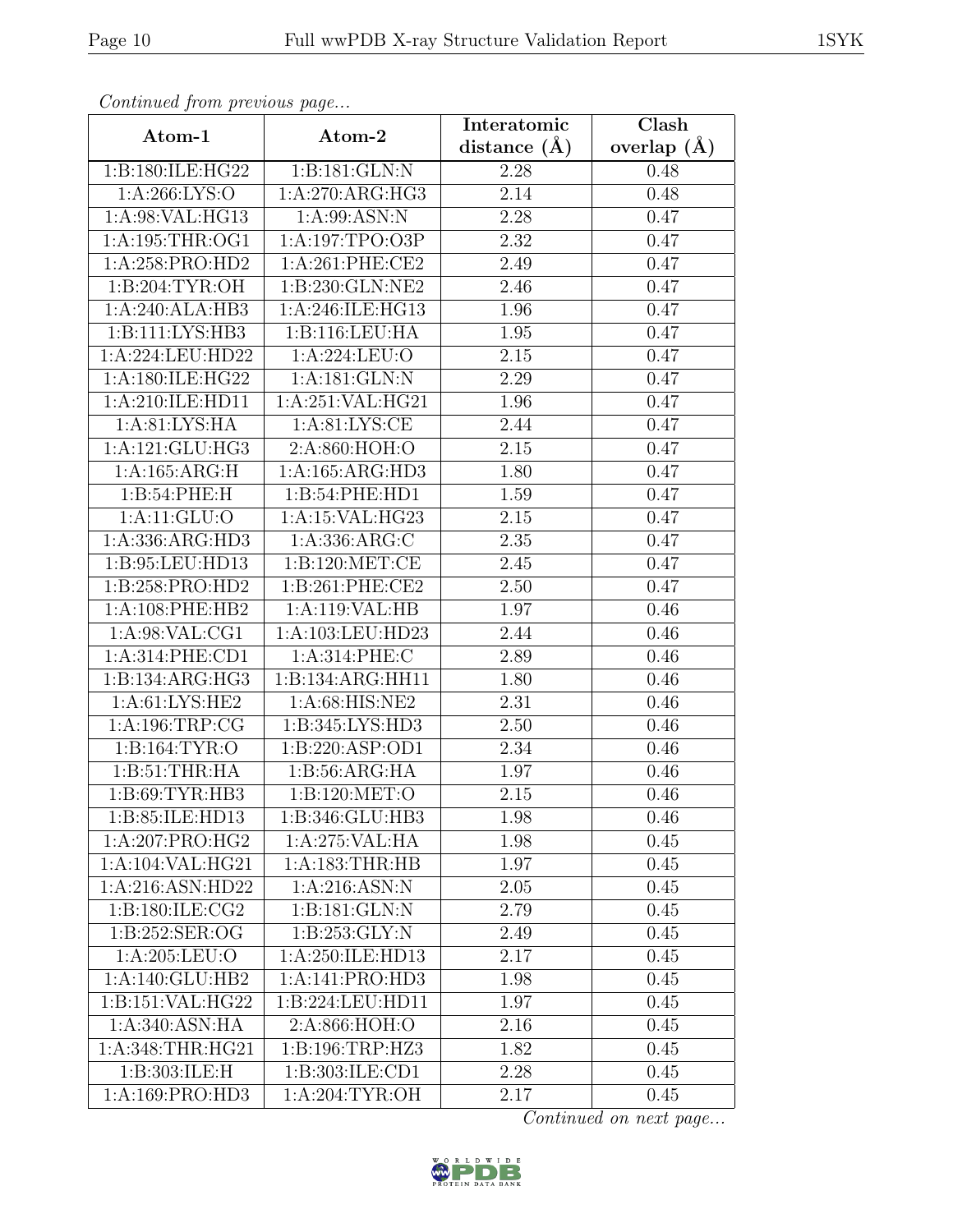| Continuati jibin protibus puga |                     | Interatomic      | Clash           |
|--------------------------------|---------------------|------------------|-----------------|
| Atom-1                         | Atom-2              | distance $(\AA)$ | overlap $(\AA)$ |
| 1:A:180:ILE:CG2                | 1:A:181:GLN:N       | 2.80             | 0.44            |
| 1:B:158:HIS:HE1                | 1:B:220:ASP:OD2     | 1.99             | 0.44            |
| 1:B:98:VAL:HG13                | 1: B:99: ASN:N      | 2.33             | 0.44            |
| 1:A:95:LEU:HD13                | 1: A:120: MET:HE1   | 2.00             | 0.44            |
| 1: A: 128: MET: HG3            | 1:A:174:ILE:HD11    | 1.99             | 0.44            |
| 1:A:194:ARG:HG3                | 1:A:194:ARG:NH1     | 2.32             | 0.44            |
| 1:A:69:TYR:HE2                 | 1:A:107:GLU:HG2     | 1.80             | 0.44            |
| 1: A: 183: THR:O               | 1:A:184:ASP:CB      | 2.65             | 0.44            |
| 1: A: 164: TYR: O              | 1:A:220:ASP:OD1     | 2.35             | 0.44            |
| 1:B:205:LEU:O                  | 1:B:250:ILE:HD13    | 2.18             | 0.43            |
| 1:B:55:GLY:HA3                 | 1:B:73:ILE:O        | 2.17             | 0.43            |
| 1:A:232:ALA:O                  | 1:A:260:HIS:HE1     | 2.01             | 0.43            |
| 1:B:106:LEU:HB2                | 1:B:120:MET:HE1     | 2.00             | 0.43            |
| 1:A:62:HIS:HB3                 | 1: A:65: SER:OG     | 2.19             | 0.43            |
| 1: B:81: LYS:NZ                | 1:B:81:LYS:HA       | 2.34             | 0.43            |
| 1:A:216:ASN:H                  | 1:A:216:ASN:ND2     | 2.15             | 0.43            |
| 1:B:208:GLU:HG3                | 2:B:921:HOH:O       | 2.19             | 0.43            |
| 1: A: 55: GLY: HA3             | 1: A:73: ILE: O     | 2.20             | 0.42            |
| 1:A:340:ASN:HB2                | 1: A:342: LYS: NZ   | 2.34             | 0.42            |
| 1: B:91: GLU:OE2               | 1:B:184:ASP:HA      | 2.19             | 0.42            |
| 1:B:183:THR:O                  | 1: B: 184: ASP: CB  | 2.63             | 0.42            |
| 1:A:218:ALA:HB3                | 2:A:832:HOH:O       | 2.18             | 0.42            |
| 1:B:124:ALA:HB3                | 1:B:176:GLN:CG      | 2.48             | 0.42            |
| 1: B:69: TYR: HE2              | 1:B:107:GLU:HG2     | 1.83             | 0.42            |
| 1: B: 73: ILE:C                | 1:B:74:LEU:HD12     | 2.40             | 0.42            |
| 1:B:216:ASN:HD22               | 1:B:216:ASN:N       | 2.06             | 0.42            |
| $1: A:26:$ PHE:CD1             | 1:A:160:LEU:HG      | 2.54             | 0.42            |
| 1:A:237:PRO:HG2                | 1:A:238:PHE:CD1     | 2.54             | 0.42            |
| 1:B:127:GLU:OE2                | 1:B:170:GLU:HA      | 2.19             | 0.42            |
| 1:A:173:LEU:HD23               | 1: A: 183: THR: CG2 | 2.46             | 0.42            |
| 1:A:255:VAL:HG12               | 1:A:256:ARG:N       | 2.35             | 0.42            |
| 1: A:286: ASN:O                | 1:A:289:ASN:HB2     | 2.19             | 0.42            |
| 1: B: 128: MET: HG3            | 1:B:174:ILE:HD11    | 2.02             | 0.42            |
| 1:A:115:ASN:HB2                | 1:A:117:TYR:CE1     | 2.55             | 0.42            |
| 1: A:201:THR:HA                | 1:A:202:PRO:HD3     | 1.90             | 0.41            |
| 1:B:52:GLY:HA3                 | 1:B:54:PHE:HE1      | 1.79             | 0.41            |
| 1:A:117:TYR:N                  | 1: A:117: TYR: CD1  | 2.88             | 0.41            |
| 1:A:134:ARG:HH11               | 1:A:134:ARG:HG3     | 1.86             | 0.41            |
| 1: A:179: TYR: CE2             | 1: A:308: ARG: HA   | 2.55             | 0.41            |
| 1:B:221:TRP:CE3                | 1:B:221:TRP:HA      | 2.55             | 0.41            |
| 1:B:335:ILE:HG22               | 1:B:336:ARG:N       | 2.35             | 0.41            |

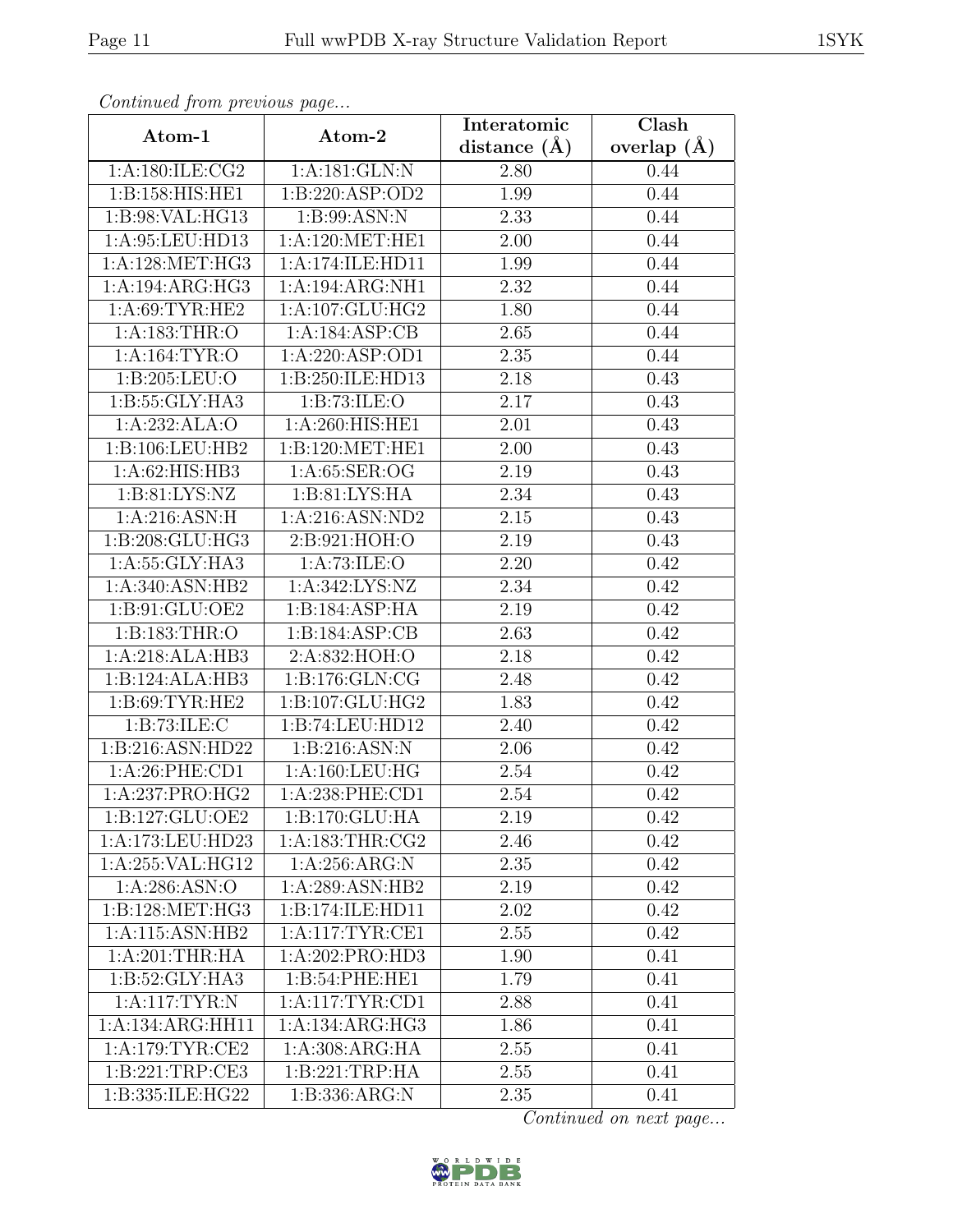|                     |                   | Interatomic    | Clash         |
|---------------------|-------------------|----------------|---------------|
| Atom-1              | Atom-2            | distance $(A)$ | overlap $(A)$ |
| 1:A:154:PHE:CZ      | 1:A:167:LEU:HD22  | 2.56           | 0.41          |
| 1: B:179: TYR: CE2  | 1:B:308:ARG:HA    | 2.55           | 0.41          |
| 1:B:212:SER:HA      | 2:B:922:HOH:O     | 2.21           | 0.41          |
| 1: A: 127: GLU: OE2 | 1:A:170:GLU:HA    | 2.21           | 0.41          |
| 1:A:167:LEU:O       | 1:A:168:LYS:HB3   | 2.20           | 0.41          |
| 1: B:216: ASN:H     | 1:B:216:ASN:ND2   | 2.14           | 0.41          |
| 1:B:224:LEU:HD22    | 1:B:228:ILE:HG13  | 2.02           | 0.41          |
| 1: B:60: VAL:O      | 1:B:68:HIS:HA     | 2.20           | 0.41          |
| 1: B:81: LYS: HA    | 1: B:81: LYS: CE  | 2.50           | 0.41          |
| 1: A:51:THR:HA      | 1: A:56: ARG:HA   | 2.03           | 0.41          |
| 1:A:222:TRP:CD1     | 1:A:222:TRP:C     | 2.94           | 0.41          |
| 1:A:224:LEU:O       | 1:A:228:ILE:HG13  | 2.21           | 0.41          |
| 1:B:45:ARG:H        | 1:B:45:ARG:HG2    | 1.26           | 0.41          |
| 1:B:240:ALA:HB3     | 1:B:246:ILE:HG13  | 2.03           | 0.41          |
| 1:B:62:HIS:HB2      | 1: B:69: TYR: HE1 | 1.85           | 0.40          |
| 1:A:103:LEU:HD21    | 1:A:157:LEU:HD11  | 2.03           | 0.40          |
| 1:A:140:GLU:N       | 1:A:141:PRO:CD    | 2.84           | 0.40          |
| 1:A:49:LEU:CD1      | 1:A:59:LEU:HB2    | 2.51           | 0.40          |
| 1:B:154:PHE:CZ      | 1:B:167:LEU:HD22  | 2.56           | 0.40          |
| 1:B:166:ASP:HA      | 2:B:915:HOH:O     | 2.20           | 0.40          |
| 1:B:229:TYR:CD1     | 1:B:229:TYR:C     | 2.94           | 0.40          |
| 1:B:303:ILE:N       | 1:B:303:ILE:CD1   | 2.84           | 0.40          |

There are no symmetry-related clashes.

## 5.3 Torsion angles (i)

#### 5.3.1 Protein backbone ①

In the following table, the Percentiles column shows the percent Ramachandran outliers of the chain as a percentile score with respect to all X-ray entries followed by that with respect to entries of similar resolution.

The Analysed column shows the number of residues for which the backbone conformation was analysed, and the total number of residues.

| Mol | Chain | Analysed                                 | Favoured   Allowed   Outliers |           |              | Percentiles |
|-----|-------|------------------------------------------|-------------------------------|-----------|--------------|-------------|
|     |       | $346/350 (99\%)$   314 (91\%)   27 (8\%) |                               | $5(1\%)$  | (11)         | 34          |
|     |       | $319/350$ (91\%)   296 (93\%)   22 (7\%) |                               | $1(0\%)$  |              | 72          |
| All | All   | $665/700 (95\%)$ 610 (92\%) 49 (7\%)     |                               | 6 $(1\%)$ | $17^{\circ}$ | 46          |

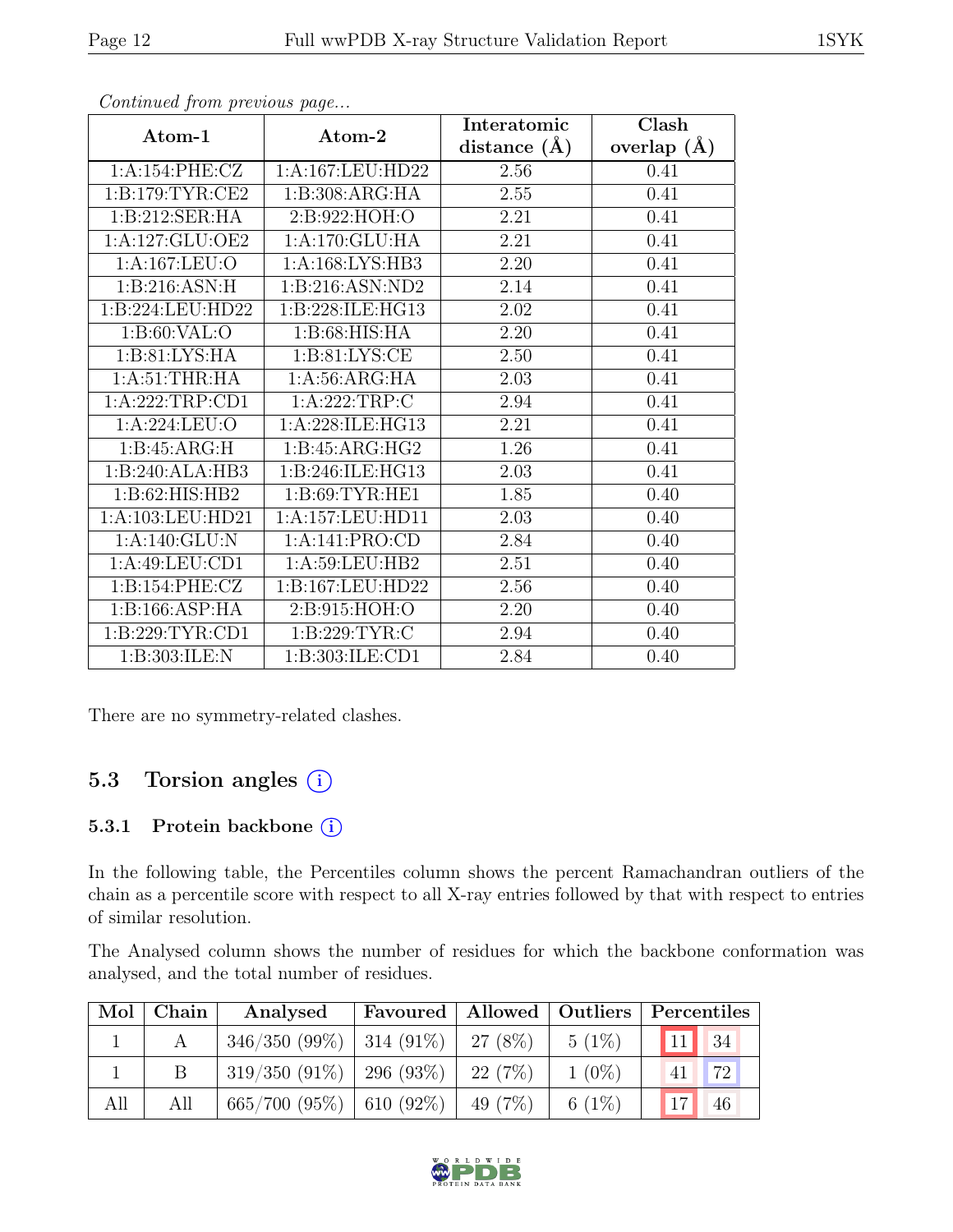All (6) Ramachandran outliers are listed below:

| Mol | Chain | Res | <b>Type</b>             |
|-----|-------|-----|-------------------------|
|     |       | 184 | $\overline{\text{ASP}}$ |
|     |       | 318 | <b>PHE</b>              |
|     |       | 321 | <b>PRO</b>              |
|     | B     | 184 | <b>ASP</b>              |
|     |       | 314 | <b>PHE</b>              |
|     |       | 329 | ASP                     |

#### 5.3.2 Protein side chains  $(i)$

In the following table, the Percentiles column shows the percent sidechain outliers of the chain as a percentile score with respect to all X-ray entries followed by that with respect to entries of similar resolution.

The Analysed column shows the number of residues for which the sidechain conformation was analysed, and the total number of residues.

| Mol | Chain | Analysed         | Rotameric   Outliers |            |                       | Percentiles |
|-----|-------|------------------|----------------------|------------|-----------------------|-------------|
|     |       | $287/303(95\%)$  | 261 $(91\%)$         | $26(9\%)$  | $\vert 9 \vert \vert$ | $\sqrt{27}$ |
|     |       | $281/303(93\%)$  | 254 (90%)            | $27(10\%)$ | $\vert 8 \vert$       | 24          |
| All | All   | $568/606$ (94\%) | 515 $(91\%)$         | 53 $(9\%)$ |                       | 26          |

All (53) residues with a non-rotameric sidechain are listed below:

| Mol            | Chain          | Res            | <b>Type</b>             |
|----------------|----------------|----------------|-------------------------|
| $\mathbf{1}$   | $\mathbf{A}$   | $\overline{2}$ | <b>ASN</b>              |
| $\mathbf{1}$   | $\overline{A}$ | 27             | <b>LEU</b>              |
| $\mathbf{1}$   | $\overline{A}$ | 40             | <b>LEU</b>              |
| $\mathbf{1}$   | $\overline{A}$ | 44             | ASP                     |
| $\mathbf{1}$   | $\mathbf{A}$   | 81             | <b>LYS</b>              |
| $\mathbf{1}$   | $\overline{A}$ | 103            | LEU                     |
| $\mathbf{1}$   | $\mathbf{A}$   | 104            | <b>VAL</b>              |
| $\overline{1}$ | $\overline{A}$ | 105            | $\overline{\text{LYS}}$ |
| $\overline{1}$ | $\overline{A}$ | 111            | <b>LYS</b>              |
| $\mathbf{1}$   | $\overline{A}$ | 120            | MET                     |
| $\mathbf{1}$   | $\overline{A}$ | 157            | <b>LEU</b>              |
| $\mathbf{1}$   | $\mathbf{A}$   | 160            | <b>LEU</b>              |
| $\mathbf{1}$   | $\overline{A}$ | 165            | $\overline{\rm{ARG}}$   |
| $\mathbf{1}$   | $\overline{A}$ | 184            | ASP                     |
| $\mathbf{1}$   | $\overline{A}$ | 190            | ARG                     |
| $\mathbf{1}$   | $\overline{A}$ | 191            | <b>VAL</b>              |
| $\overline{1}$ | $\overline{A}$ | 194            | $\rm{ARG}$              |

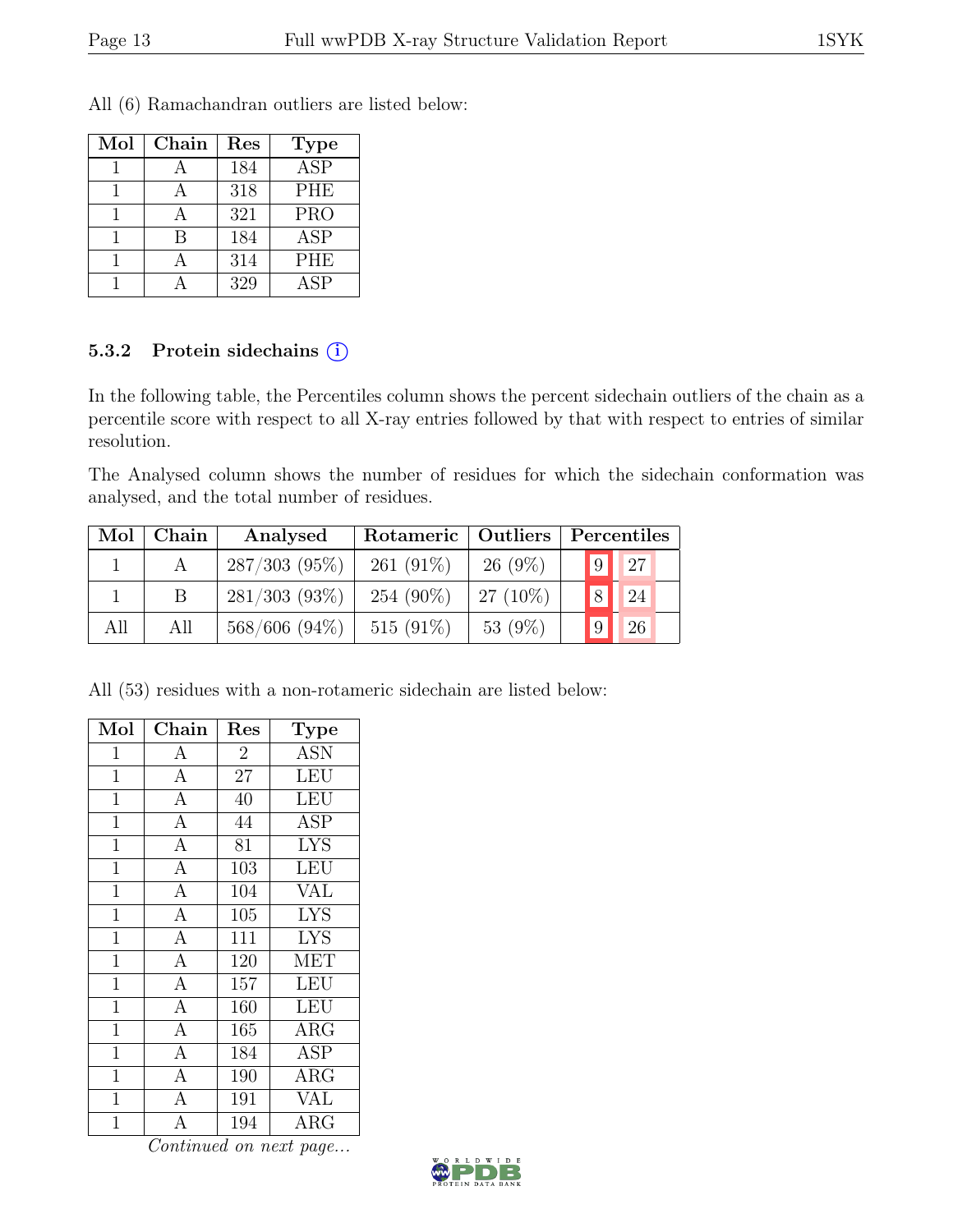| $\overline{\text{Mol}}$ | $\boldsymbol{\mathcal{J}}$<br>Chain | Res              | $\overline{ }$<br>$\overline{v}$<br>$\overline{\mathrm{T}}$ ype |
|-------------------------|-------------------------------------|------------------|-----------------------------------------------------------------|
| $\overline{1}$          | $\overline{A}$                      | 210              | ILE                                                             |
| $\overline{1}$          | A                                   | 211              | LEU                                                             |
| $\overline{1}$          | $\overline{A}$                      | 216              | $\overline{\mathrm{ASN}}$                                       |
| $\mathbf{1}$            | $\overline{A}$                      | 224              | LEU                                                             |
| $\overline{1}$          | $\overline{A}$                      | 242              | $\overline{\text{GLN}}$                                         |
| $\mathbf 1$             | $\overline{A}$                      | 252              | <b>SER</b>                                                      |
| $\mathbf{1}$            | $\overline{A}$                      | 269              | LEU                                                             |
| $\mathbf{1}$            | $\overline{A}$                      | 274              | $\overline{\text{GLN}}$                                         |
| $\mathbf{1}$            | $\overline{A}$                      | 314              | PHE                                                             |
| $\mathbf{1}$            | $\overline{\mathbf{B}}$             | $\overline{27}$  | LEU                                                             |
| $\mathbf{1}$            | $\overline{\mathrm{B}}$             | 40               | <b>LEU</b>                                                      |
| $\overline{1}$          | $\overline{\mathrm{B}}$             | 44               | $\overline{\text{ASP}}$                                         |
| $\overline{1}$          | $\overline{\mathbf{B}}$             | 45               | $\rm{ARG}$                                                      |
| $\mathbf{1}$            | $\boldsymbol{B}$                    | 56               | $\rm{ARG}$                                                      |
| $\mathbf{1}$            | $\overline{\mathrm{B}}$             | 81               | <b>LYS</b>                                                      |
| $\overline{1}$          | $\boldsymbol{B}$                    | 103              | LEU                                                             |
| $\overline{1}$          | $\overline{\mathrm{B}}$             | 105              | <b>LYS</b>                                                      |
| $\mathbf{1}$            | $\overline{\mathbf{B}}$             | 111              | <b>LYS</b>                                                      |
| $\mathbf{1}$            | $\overline{\mathrm{B}}$             | 120              | <b>MET</b>                                                      |
| $\overline{1}$          | $\overline{\mathrm{B}}$             | 157              | <b>LEU</b>                                                      |
| $\mathbf 1$             | $\overline{\mathrm{B}}$             | 165              | $\rm{ARG}$                                                      |
| $\overline{1}$          | $\overline{\mathrm{B}}$             | 181              | $\overline{\text{GLN}}$                                         |
| $\mathbf 1$             | $\overline{\mathbf{B}}$             | 184              | ASP                                                             |
| $\mathbf{1}$            | $\overline{\mathrm{B}}$             | 190              | $\overline{\rm{ARG}}$                                           |
| $\mathbf{1}$            | $\overline{\mathbf{B}}$             | 191              | VAL                                                             |
| $\mathbf 1$             | $\overline{\text{B}}$               | 194              | $\rm{ARG}$                                                      |
| $\mathbf 1$             | $\overline{\mathbf{B}}$             | 210              | ILE                                                             |
| $\mathbf{1}$            | $\overline{\mathbf{B}}$             | 211              | <b>LEU</b>                                                      |
| $\mathbf 1$             | $\overline{\mathrm{B}}$             | 216              | $\overline{\mathrm{ASN}}$                                       |
| 1                       | Β                                   | 224              | LEU                                                             |
| 1                       | $\boldsymbol{B}$                    | 242              | <b>GLN</b>                                                      |
| $\mathbf 1$             | $\overline{\mathrm{B}}$             | $\overline{252}$ | $\overline{\text{SER}}$                                         |
| 1                       | Β                                   | 269              | LEU                                                             |
| 1                       | $\overline{\mathrm{B}}$             | 274              | $\overline{\text{GLN}}$                                         |
| 1                       | B                                   | 311              | GLU                                                             |
| 1                       | $\overline{\mathrm{B}}$             | $\overline{336}$ | $\overline{\rm{ARG}}$                                           |

Sometimes sidechains can be flipped to improve hydrogen bonding and reduce clashes. All (27) such sidechains are listed below:

| $\operatorname{Mol}$ | Chain | Res | Lype          |
|----------------------|-------|-----|---------------|
|                      |       |     |               |
|                      |       | 39. | $-$ GH $\sim$ |

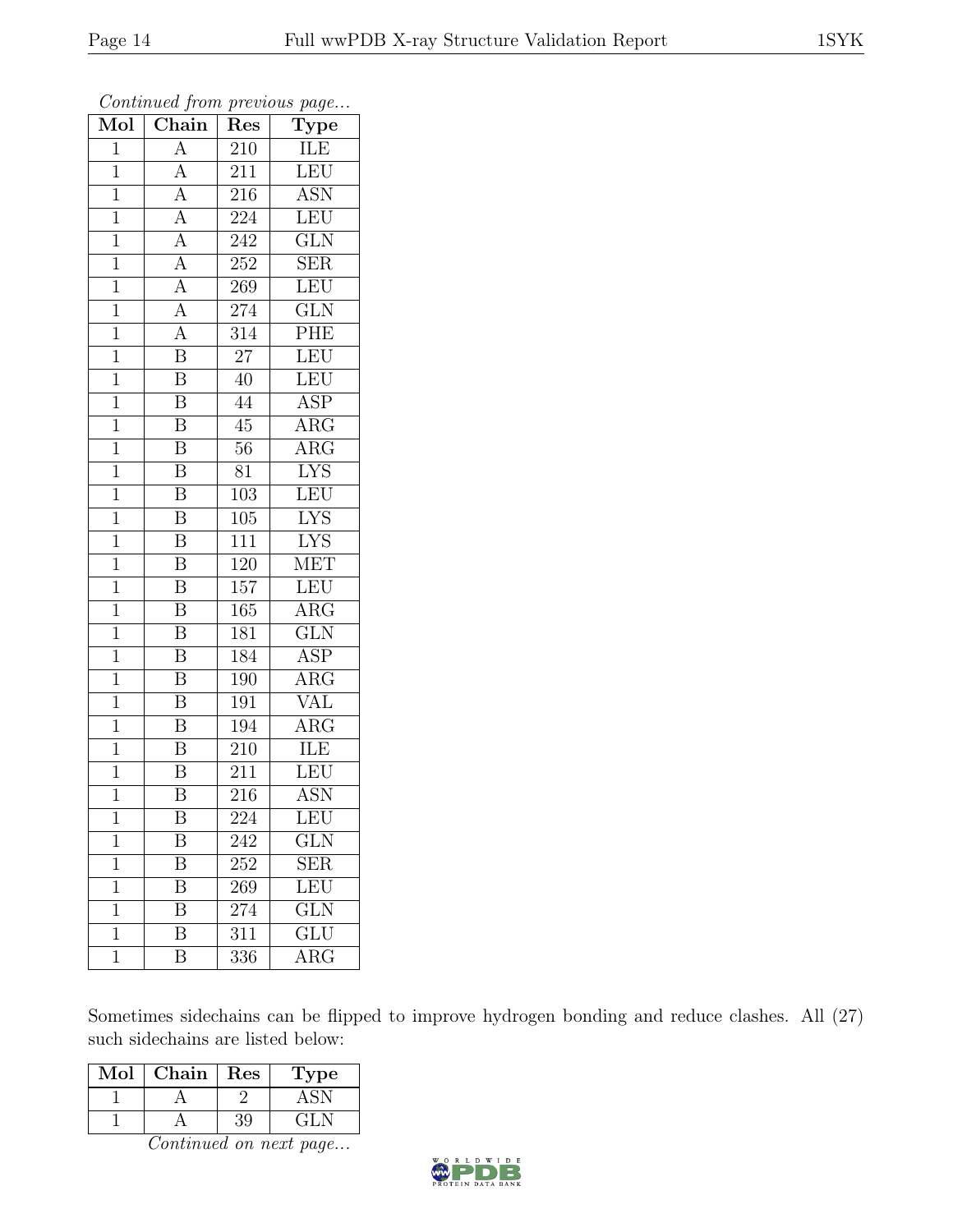| Mol            | Chain                   | Res              | Type                      |
|----------------|-------------------------|------------------|---------------------------|
| 1              | $\overline{\rm A}$      | 42               | <b>GLN</b>                |
| $\mathbf{1}$   | $\overline{A}$          | 87               | <b>HIS</b>                |
| $\overline{1}$ | $\overline{A}$          | 90               | ASN                       |
| $\mathbf{1}$   | $\overline{A}$          | 142              | <b>HIS</b>                |
| $\overline{1}$ | $\overline{A}$          | 158              | $\overline{\text{HIS}}$   |
| $\mathbf{1}$   | $\overline{\rm A}$      | 177              | $\overline{\text{GLN}}$   |
| $\overline{1}$ | $\overline{A}$          | <sup>181</sup>   | $\overline{\text{GLN}}$   |
| $\mathbf{1}$   | $\overline{A}$          | 216              | <b>ASN</b>                |
| $\mathbf{1}$   | $\overline{A}$          | 230              | <b>GLN</b>                |
| $\overline{1}$ | $\overline{A}$          | 283              | $\overline{\text{ASN}}$   |
| $\overline{1}$ | $\overline{A}$          | 289              | <b>ASN</b>                |
| $\overline{1}$ | $\overline{\mathbf{B}}$ | 39               | $\overline{\text{GLN}}$   |
| $\overline{1}$ | $\overline{\mathrm{B}}$ | 42               | $\overline{\text{GLN}}$   |
| $\mathbf{1}$   | $\overline{\mathrm{B}}$ | $\overline{67}$  | <b>ASN</b>                |
| $\mathbf{1}$   | $\overline{\mathrm{B}}$ | 87               | <b>HIS</b>                |
| $\mathbf{1}$   | $\overline{\mathrm{B}}$ | 90               | <b>ASN</b>                |
| $\overline{1}$ | $\overline{\mathrm{B}}$ | 142              | $\overline{\mathrm{HIS}}$ |
| $\mathbf{1}$   | $\boldsymbol{B}$        | 158              | <b>HIS</b>                |
| $\overline{1}$ | $\overline{\mathrm{B}}$ | $\overline{1}77$ | $\overline{\text{GLN}}$   |
| $\overline{1}$ | $\overline{\mathrm{B}}$ | 181              | $\widetilde{{\rm GLN}}$   |
| $\mathbf{1}$   | $\overline{B}$          | 216              | <b>ASN</b>                |
| $\overline{1}$ | $\overline{\mathrm{B}}$ | 230              | $\overline{\text{GLN}}$   |
| $\mathbf{1}$   | $\overline{\mathrm{B}}$ | 260              | <b>HIS</b>                |
| $\overline{1}$ | $\overline{\mathrm{B}}$ | 283              | $\overline{\mathrm{ASN}}$ |
| $\overline{1}$ | $\overline{\mathrm{B}}$ | 289              | <b>ASN</b>                |

#### 5.3.3 RNA  $(i)$

There are no RNA molecules in this entry.

## 5.4 Non-standard residues in protein, DNA, RNA chains (i)

4 non-standard protein/DNA/RNA residues are modelled in this entry.

In the following table, the Counts columns list the number of bonds (or angles) for which Mogul statistics could be retrieved, the number of bonds (or angles) that are observed in the model and the number of bonds (or angles) that are defined in the Chemical Component Dictionary. The Link column lists molecule types, if any, to which the group is linked. The Z score for a bond length (or angle) is the number of standard deviations the observed value is removed from the expected value. A bond length (or angle) with  $|Z| > 2$  is considered an outlier worth inspection. RMSZ is the root-mean-square of all Z scores of the bond lengths (or angles).

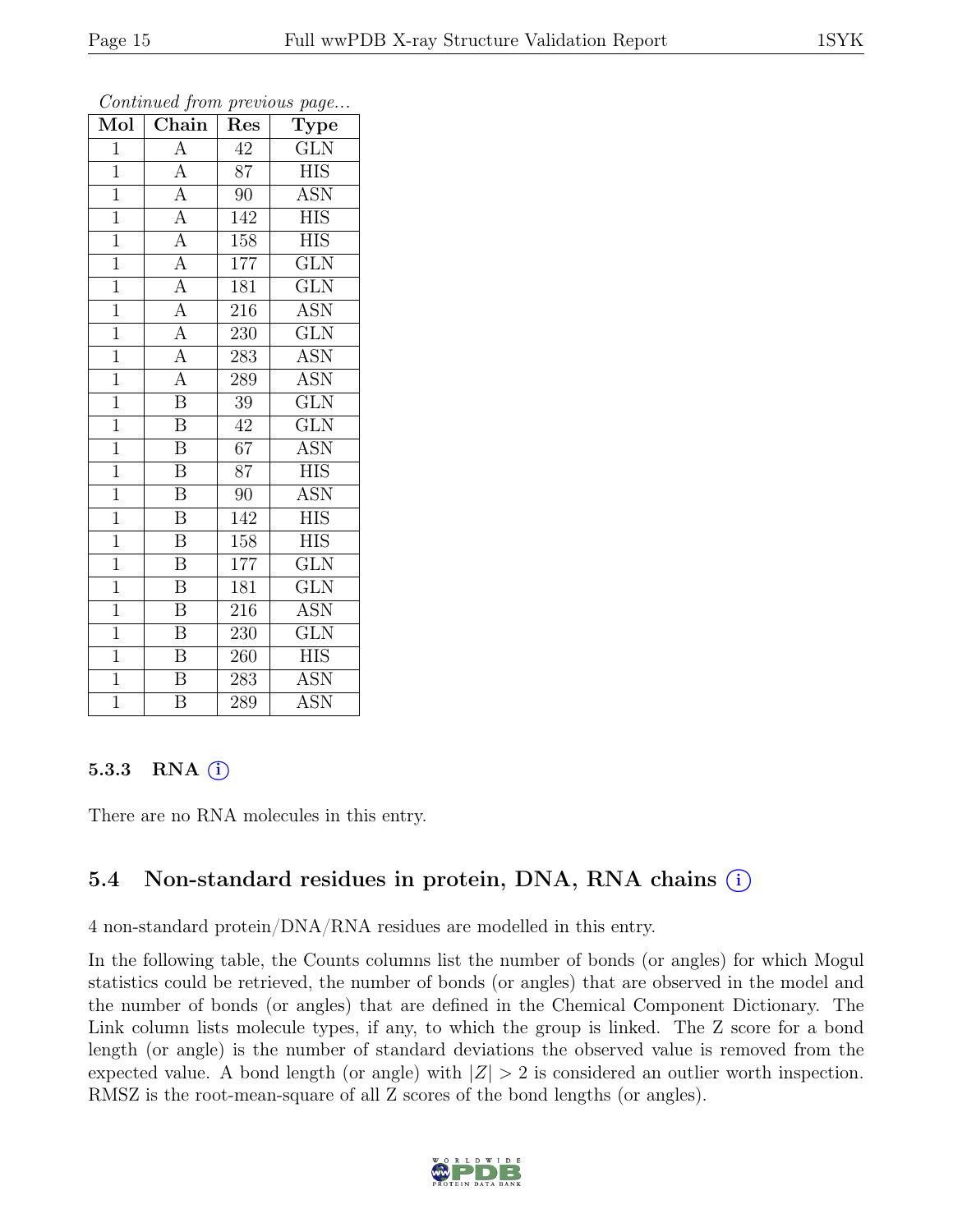| Mol |             | Chain | Res | Bond lengths<br>Link |         |        |             | Bond angles |        |                            |
|-----|-------------|-------|-----|----------------------|---------|--------|-------------|-------------|--------|----------------------------|
|     | <b>Type</b> |       |     |                      |         | Counts | <b>RMSZ</b> | # $ Z  > 2$ | Counts | <b>RMSZ</b>                |
|     | TPO         | A     | 197 |                      | 8,10,11 | 1.18   | (12%)       | 10,14,16    | 1.70   | $(20\%)$<br>$\overline{2}$ |
|     | <b>SEP</b>  | B     | 338 |                      | 8,9,10  | 0.71   |             | 8,12,14     | 1.14   | $(12\%)$                   |
|     | <b>TPO</b>  | B     | 197 |                      | 8,10,11 | 1.20   | $(12\%)$    | 10,14,16    | 1.82   | $2(20\%)$                  |
|     | <b>SEP</b>  | А     | 338 |                      | 8,9,10  | 0.72   |             | 8,12,14     | 1.12   | $12\%$                     |

In the following table, the Chirals column lists the number of chiral outliers, the number of chiral centers analysed, the number of these observed in the model and the number defined in the Chemical Component Dictionary. Similar counts are reported in the Torsion and Rings columns. '-' means no outliers of that kind were identified.

| Mol | <b>Type</b> |   |     | Chain   $\text{Res}$   Link   Chirals | <b>Torsions</b> | <b>Rings</b> |
|-----|-------------|---|-----|---------------------------------------|-----------------|--------------|
|     | <b>TPO</b>  |   | 197 |                                       | 5/9/11/13       |              |
|     | <b>SEP</b>  |   | 338 |                                       | 2/5/8/10        |              |
|     | <b>TPO</b>  | B | 197 |                                       | 6/9/11/13       |              |
|     | <b>SEP</b>  |   | 338 |                                       | 2/5/8/10        |              |

All (2) bond length outliers are listed below:

| $\mod$ $\parallel$ |  |       | $\vert$ Chain $\vert$ Res $\vert$ Type $\vert$ Atoms $\vert$ | $\mathbf{Z}$ | $\forall$ Observed( $\AA$ )   Ideal( $\AA$ ) |       |
|--------------------|--|-------|--------------------------------------------------------------|--------------|----------------------------------------------|-------|
|                    |  | TPO   | $\overline{P}-O3P$                                           | $-2.20$      | .46                                          | .54   |
|                    |  | TPO - | $P-O3P$                                                      | $-2.14$      | . 46                                         | . .54 |

All (6) bond angle outliers are listed below:

| Mol | Chain        | Res | <b>Type</b> | Atoms       | Z       | Observed $(°)$ | Ideal $(°)$ |
|-----|--------------|-----|-------------|-------------|---------|----------------|-------------|
|     | В            | 197 | <b>TPO</b>  | $O3P-P-O1P$ | $-4.18$ | 94.30          | 110.68      |
|     |              | 197 | <b>TPO</b>  | $O3P-P-O1P$ | $-3.91$ | 95.36          | 110.68      |
|     | <sub>B</sub> | 197 | <b>TPO</b>  | $O3P-P-O2P$ | 2.93    | 118.82         | 107.64      |
|     |              | 197 | <b>TPO</b>  | $O3P-P-O2P$ | 2.51    | 117.23         | 107.64      |
|     |              | 338 | <b>SEP</b>  | OG-CB-CA    | 2.39    | 110.47         | 108.14      |
|     | B            | 338 | <b>SEP</b>  | $OG-CB-CA$  | 2.39    | 110.47         | 108.14      |

There are no chirality outliers.

All (15) torsion outliers are listed below:

| Mol | $\vert$ Chain $\vert$ Res $\vert$ Type |     |            | Atoms          |
|-----|----------------------------------------|-----|------------|----------------|
|     |                                        | 197 | <b>TPO</b> | $N-CA-CB-CG2$  |
|     |                                        | 197 | <b>TPO</b> | $N-CA-CB-OG1$  |
|     |                                        | 197 | TPO        | $C$ -CA-CB-CG2 |

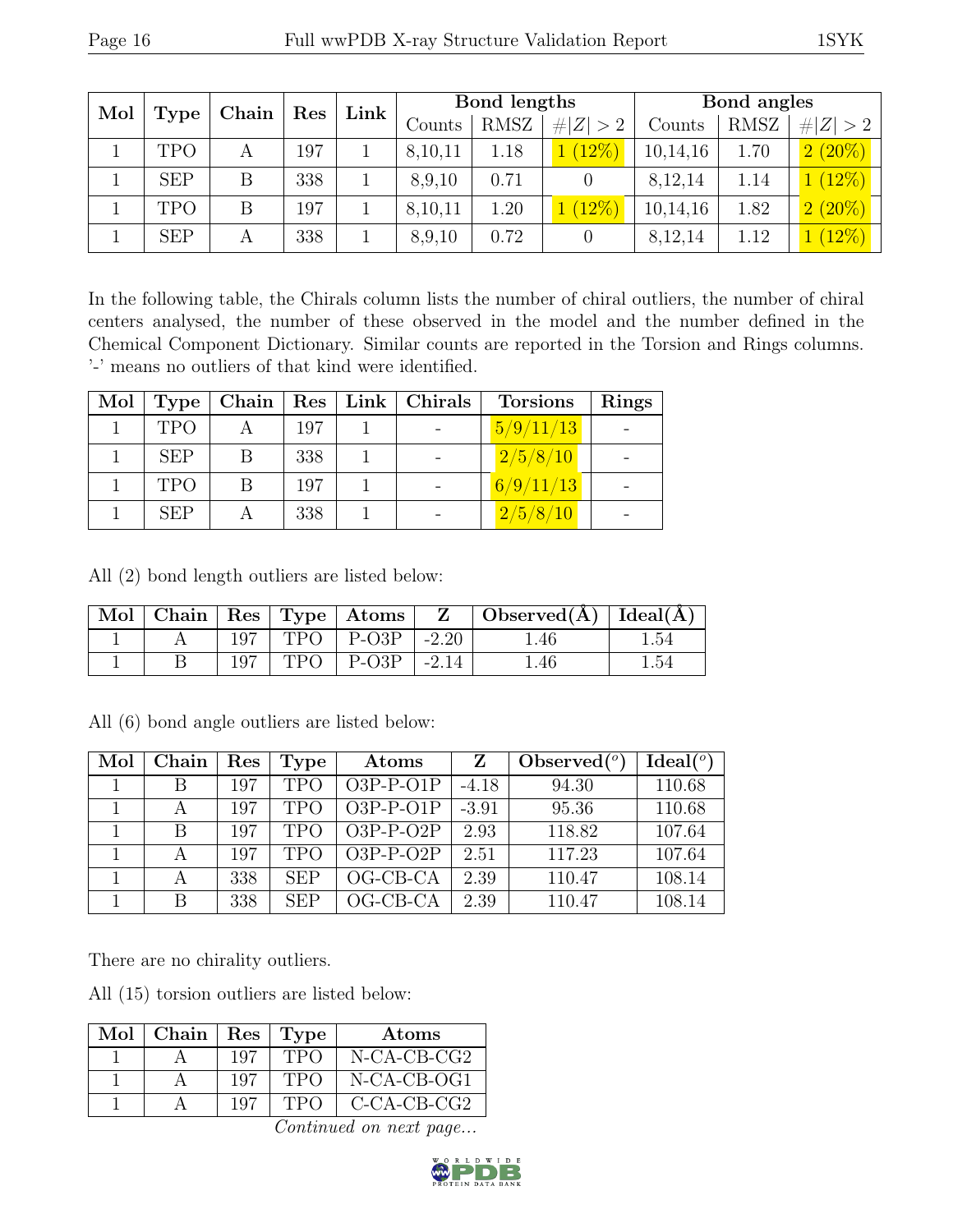| Mol | Chain | Res | <b>Type</b> | Atoms          |
|-----|-------|-----|-------------|----------------|
| 1   | А     | 197 | TPO         | $CG2-CB-OG1-P$ |
| 1   | А     | 338 | <b>SEP</b>  | CA-CB-OG-P     |
| 1   | B     | 197 | <b>TPO</b>  | N-CA-CB-CG2    |
| 1   | B     | 197 | TPO         | N-CA-CB-OG1    |
| 1   | В     | 197 | TPO         | $C$ -CA-CB-CG2 |
| 1   | B     | 197 | TPO         | $CG2-CB-OG1-P$ |
| 1   | B     | 338 | <b>SEP</b>  | $CA-CB-OG-P$   |
| 1   | В     | 197 | <b>TPO</b>  | $CB-OG1-P-O3P$ |
| 1   | А     | 338 | <b>SEP</b>  | $N-CA-CB-OG$   |
| 1   | В     | 338 | <b>SEP</b>  | N-CA-CB-OG     |
| 1   | A     | 197 | <b>TPO</b>  | $O-C-CA-CB$    |
| 1   | R     | 197 | TPO         | $O$ -C-CA-CB   |

There are no ring outliers.

1 monomer is involved in 2 short contacts:

|  |             | Mol   Chain   Res   Type   Clashes   Symm-Clashes |
|--|-------------|---------------------------------------------------|
|  | $197$   TPO |                                                   |

### 5.5 Carbohydrates (i)

There are no monosaccharides in this entry.

## 5.6 Ligand geometry  $(i)$

There are no ligands in this entry.

### 5.7 Other polymers (i)

There are no such residues in this entry.

## 5.8 Polymer linkage issues (i)

There are no chain breaks in this entry.

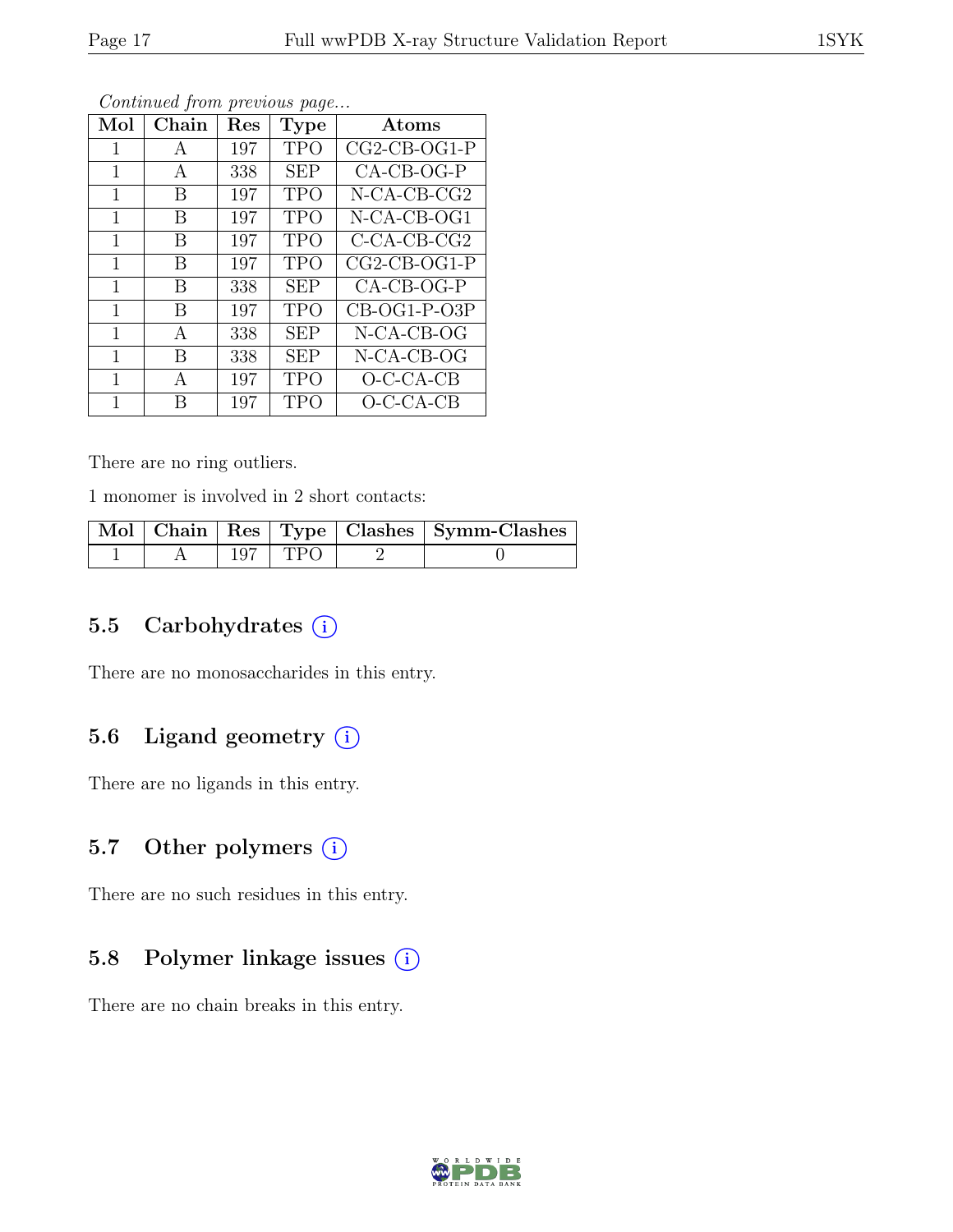## 6 Fit of model and data  $(i)$

## 6.1 Protein, DNA and RNA chains (i)

In the following table, the column labelled  $#RSRZ>2$  contains the number (and percentage) of RSRZ outliers, followed by percent RSRZ outliers for the chain as percentile scores relative to all X-ray entries and entries of similar resolution. The OWAB column contains the minimum, median,  $95<sup>th</sup>$  percentile and maximum values of the occupancy-weighted average B-factor per residue. The column labelled 'Q< 0.9' lists the number of (and percentage) of residues with an average occupancy less than 0.9.

| $\text{Mol}^+$ | Chain | Analysed           | ${ <\hspace{-1.5pt} {\rm RSRZ}\hspace{-1.5pt}>}$ | # $RSRZ>2$            | $\vert$ OWAB( $\rm{\AA}^2$ ) $\vert$ | $\rm Q\textcolor{black}{<}0.9$ |
|----------------|-------|--------------------|--------------------------------------------------|-----------------------|--------------------------------------|--------------------------------|
|                |       | $348/350(99\%)$    | $-0.11$                                          | $12(3\%)$ 45 35       | 12, 26, 57, 84                       |                                |
|                |       | $323/350(92\%)$    | $-0.22$                                          | $4(1\%)$ 79 73        | 13, 26, 51, 70                       |                                |
| All            | All   | $671/700$ $(95\%)$ | $-0.16$                                          | $16(2\%)$<br>59<br>49 | 12, 26, 54, 84                       |                                |

All (16) RSRZ outliers are listed below:

| Mol            | ${\rm Chain}$    | $\operatorname{Res}% \left( \mathcal{N}\right) \equiv\operatorname{Res}(\mathcal{N}_{0},\mathcal{N}_{0})$ | Type       | <b>RSRZ</b> |
|----------------|------------------|-----------------------------------------------------------------------------------------------------------|------------|-------------|
| $\mathbf{1}$   | Α                | 321                                                                                                       | <b>PRO</b> | 5.2         |
| $\mathbf 1$    | $\mathbf{A}$     | 331                                                                                                       | GLU        | 4.9         |
| $\mathbf{1}$   | $\boldsymbol{A}$ | 322                                                                                                       | <b>GLY</b> | 4.8         |
| $\mathbf{1}$   | $\mathbf{A}$     | 330                                                                                                       | <b>TYR</b> | 3.2         |
| $\mathbf{1}$   | $\boldsymbol{A}$ | 329                                                                                                       | <b>ASP</b> | 3.0         |
| $\mathbf{1}$   | $\boldsymbol{A}$ | 320                                                                                                       | GLY        | 2.9         |
| $\mathbf 1$    | $\mathbf{A}$     | 323                                                                                                       | ASP        | 2.9         |
| $\mathbf{1}$   | B                | 253                                                                                                       | <b>GLY</b> | 2.7         |
| $\mathbf{1}$   | $\overline{A}$   | 328                                                                                                       | ASP        | 2.7         |
| $\mathbf{1}$   | $\boldsymbol{A}$ | 324                                                                                                       | <b>THR</b> | $2.5\,$     |
| $\mathbf{1}$   | $\mathbf{A}$     | 319                                                                                                       | <b>LYS</b> | 2.5         |
| $\mathbf 1$    | A                | 327                                                                                                       | PHE        | 2.4         |
| $\mathbf{1}$   | B                | 122                                                                                                       | TYR        | 2.4         |
| $\mathbf{1}$   | $\overline{A}$   | 318                                                                                                       | PHE        | 2.4         |
| $\mathbf{1}$   | B                | 131                                                                                                       | <b>HIS</b> | 2.3         |
| $\overline{1}$ | B                | 331                                                                                                       | GLU        | 2.2         |

## 6.2 Non-standard residues in protein, DNA, RNA chains  $(i)$

In the following table, the Atoms column lists the number of modelled atoms in the group and the number defined in the chemical component dictionary. The B-factors column lists the minimum, median,  $95<sup>th</sup>$  percentile and maximum values of B factors of atoms in the group. The column labelled 'Q< 0.9' lists the number of atoms with occupancy less than 0.9.